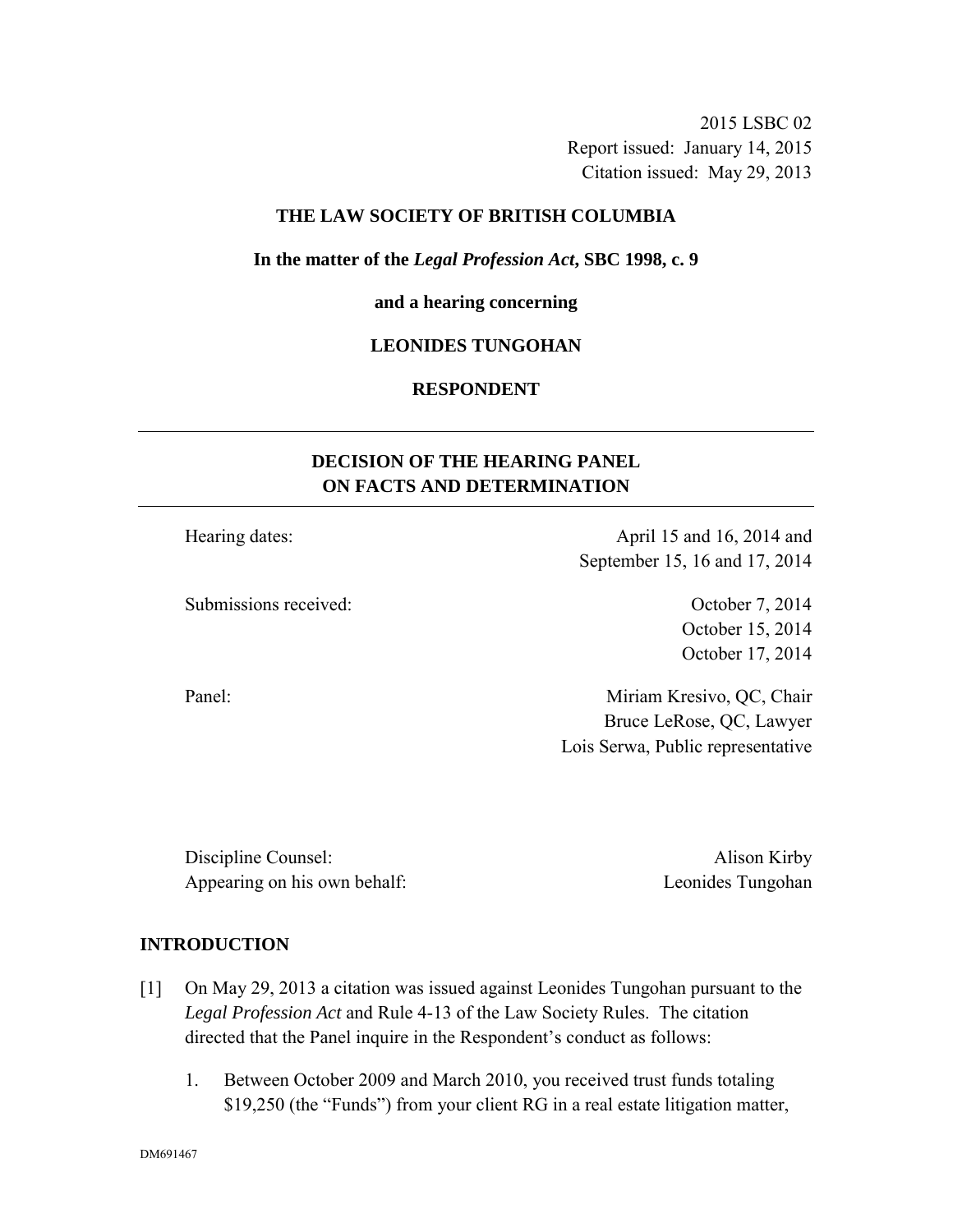and you did not handle the Funds in accordance with Division 7 of Part 3 of the Law Society Rules, and in particular:

- (a) you failed to deposit \$17,250 of the Funds into a pooled trust account and instead deposited that amount into your firm's general account or your own personal account purportedly in payment of fees for services, when you had not delivered a bill or issued a receipt containing sufficient particulars, contrary to Rules  $3-51(1)$  and  $3-63(3)$ ;
- (b) you withdrew some or all of \$2,000 of the Funds from trust when you had not prepared or delivered a bill to your client, contrary to Rule 3-  $57(2);$
- (c) you failed to record the receipt of \$250 in cash in accordance with Rule 3-61.1;
- (d) you did not record each trust or general transaction related to the Funds, promptly or at all, contrary to Rules 3-59(1) and 3-63.

This conduct constitutes professional misconduct or breach of the Act or rules, pursuant to s. 38(4) of the *Legal Profession Act*.

2. You failed to notify the Executive Director of the Law Society in writing of the circumstances of a judgment in the amount of \$18,627.03 granted against you on April 18, 2011 in British Columbia Supreme Court, Vancouver Registry Action No. [number], and your proposal for satisfying such judgment, contrary to Rule 3-44 of the Law Society Rules.

This conduct constitutes professional misconduct or breach of the Act or rules, pursuant to s. 38(4) of the *Legal Profession Act*.

- 3. Between December 2009 and May 2011, you withdrew trust funds purportedly in payment of your fees from your pooled trust account without first preparing a bill and immediately delivering the bill to your clients, contrary to Rule 3-56 and Rule 3-57(2) of the Law Society Rules on some or all of the following 17 occasions:
	- (a) on or about December 23, 2009, you withdrew some or all of the \$1,000 retainer you received from your client NR in connection with an immigration matter;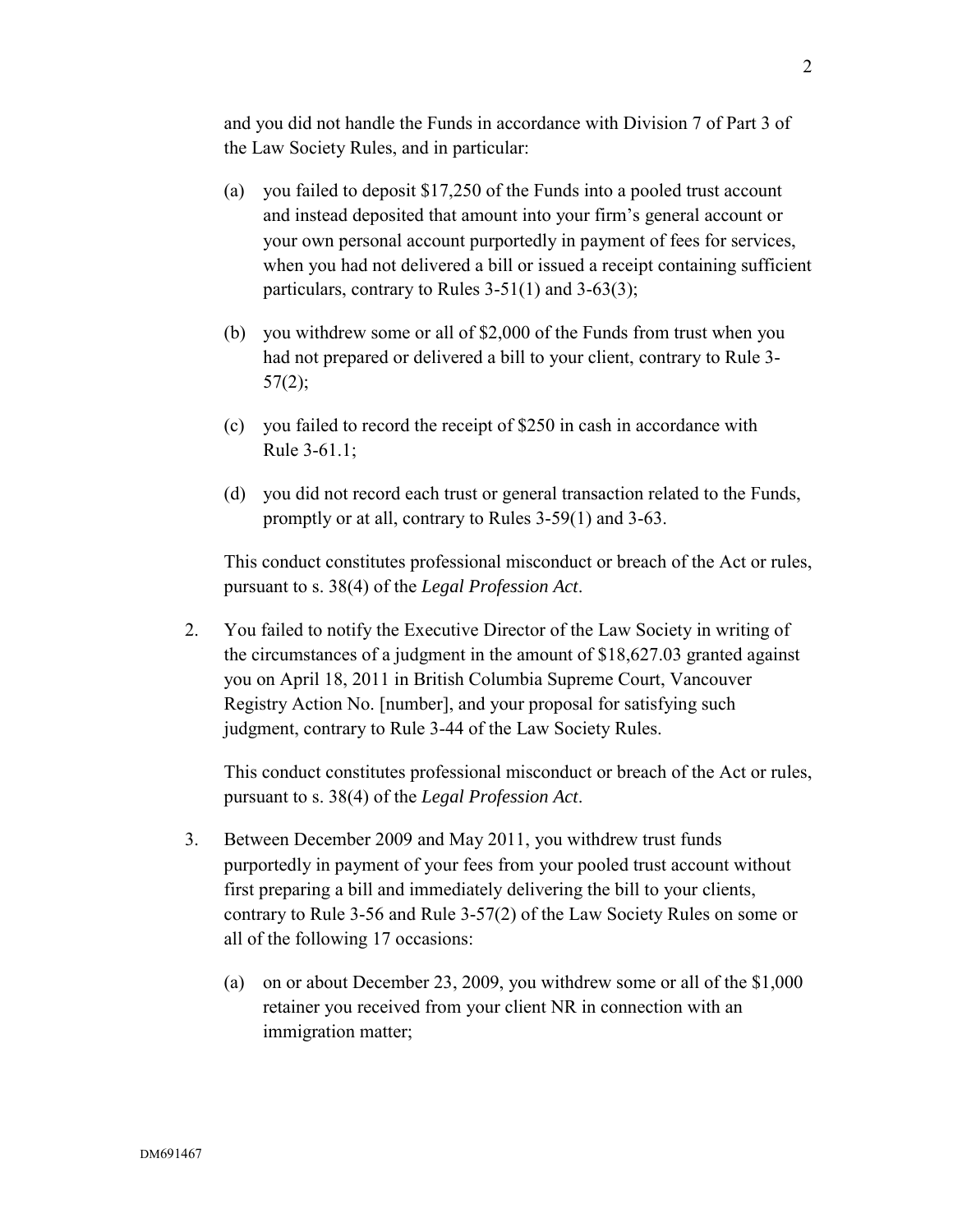- (b) on or about December 23, 2009, you withdrew some or all of the \$500 retainer you received from your client LR in connection with a sponsorship appeal;
- (c) on or about December 23, 2009, you withdrew some or all of \$1,500 retainer you received from your client JL in connection with a Federal Court judicial review;
- (d) on or about December 23, 2009 and January 7, 2010, you withdrew some or all of the \$2,120 retainer you received from ML on behalf of your client ZS in connection with an immigration matter;
- (e) on or about December 23, 2009 and January 7, 2010, you withdrew some or all of the \$2,120 retainer you received from ML on behalf of your client CM in connection with an immigration matter;
- (f) on or about December 23, 2009 and January 7, 2010, you withdrew some or all of the \$2,120 retainer you received from ML on behalf of your client XM in connection with an immigration matter;
- (g) on or about January 7, 2010, you withdrew some or all of the \$600 cash retainer you received from your client JH in connection with a family law matter;
- (h) on or about January 22, 2010, you withdrew some or all of the \$1,000 retainer you received from ML on behalf of your client LX in connection with an immigration law matter;
- (i) on or about January 22, 2010, you withdrew some or all of the \$1,000 retainer you received from ML on behalf of your client LF in connection with an immigration law matter;
- (j) on or about January 22, 2010, you withdrew some or all of the \$1,000 retainer you received from ML on behalf of your client ZN in connection with an immigration law matter;
- (k) on or about January 22, 2010, you withdrew some or all of the \$1,000 retainer you received from ML on behalf of your client LP in connection with an immigration law matter;
- (l) on or about January 22, 2010, you withdrew some or all of the \$1,000 retainer you received from ML on behalf of your client CH in connection with an immigration law matter;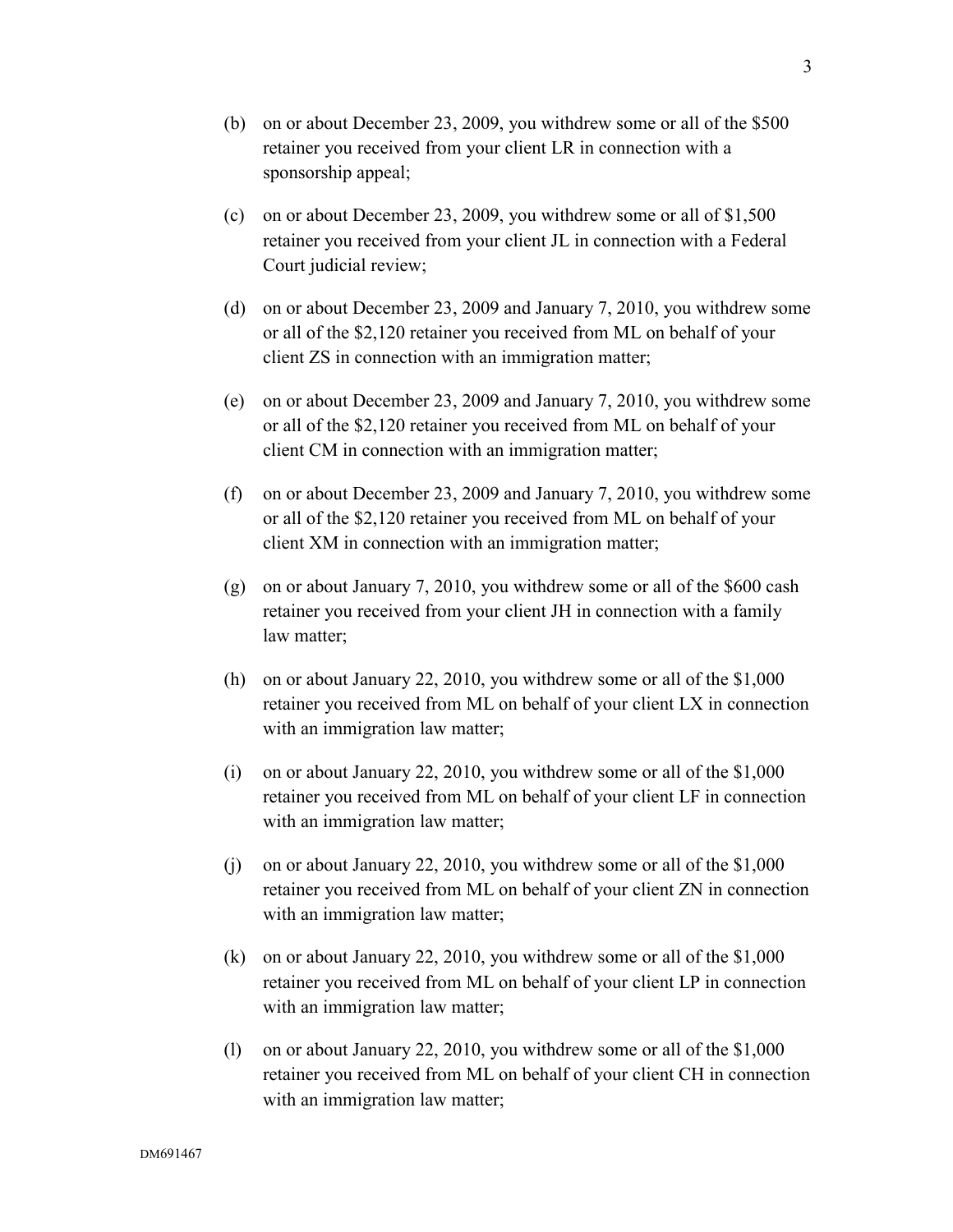- (m) on or about February 10, 2010 and March 9, 2010, you withdrew some or all of the \$2,885 retainer you received from SH on behalf of your client LQ in connection with an immigration law matter;
- (n) on or about February 10, 2010 and March 9, 2010, you withdrew some or all of the \$2,885 retainer you received from SH on behalf of your client CJ, also known as CM, in connection with an immigration law matter;
- (o) on or about April 23, 2010, you withdrew some or all of the \$1,000 retainer you received from WX on behalf of your client PY in connection with an immigration law matter;
- (p) on or about April 23, 2010, you withdrew some or all of the \$1,000 retainer you received from WX on behalf of your client CK in connection with an immigration law matter;
- (q) on or about September 30, 2010, you withdrew some or all of the \$1,950 retainer you received from your client FE in connection with an immigration law matter.

This conduct constitutes professional misconduct or breach of the Act or rules, pursuant to s. 38(4) of the *Legal Profession Act*.

- 4. Between December 1, 2009 and December 31, 2010, you failed to maintain your books, accounts and records in accordance with Division 7 of Part 3 of the Law Society Rules, by some or all of the following:
	- (a) you did not record all funds received and disbursed in connection with your law practice by maintaining the records required under Division 7 of Part 3, contrary to Rule 3-59;
	- (b) you did not retain all supporting documents for both trust and general accounts, contrary to Rule 3-59;
	- (c) you did not promptly record trust and general transactions in accordance with Rule 3-63;
	- (d) you did not maintain trust account records in accordance with Rule 3-60;
	- (e) you did not prepare a monthly trust reconciliation for your pooled trust account within 30 days of the effective date of the reconciliation, contrary to Rule 3-65;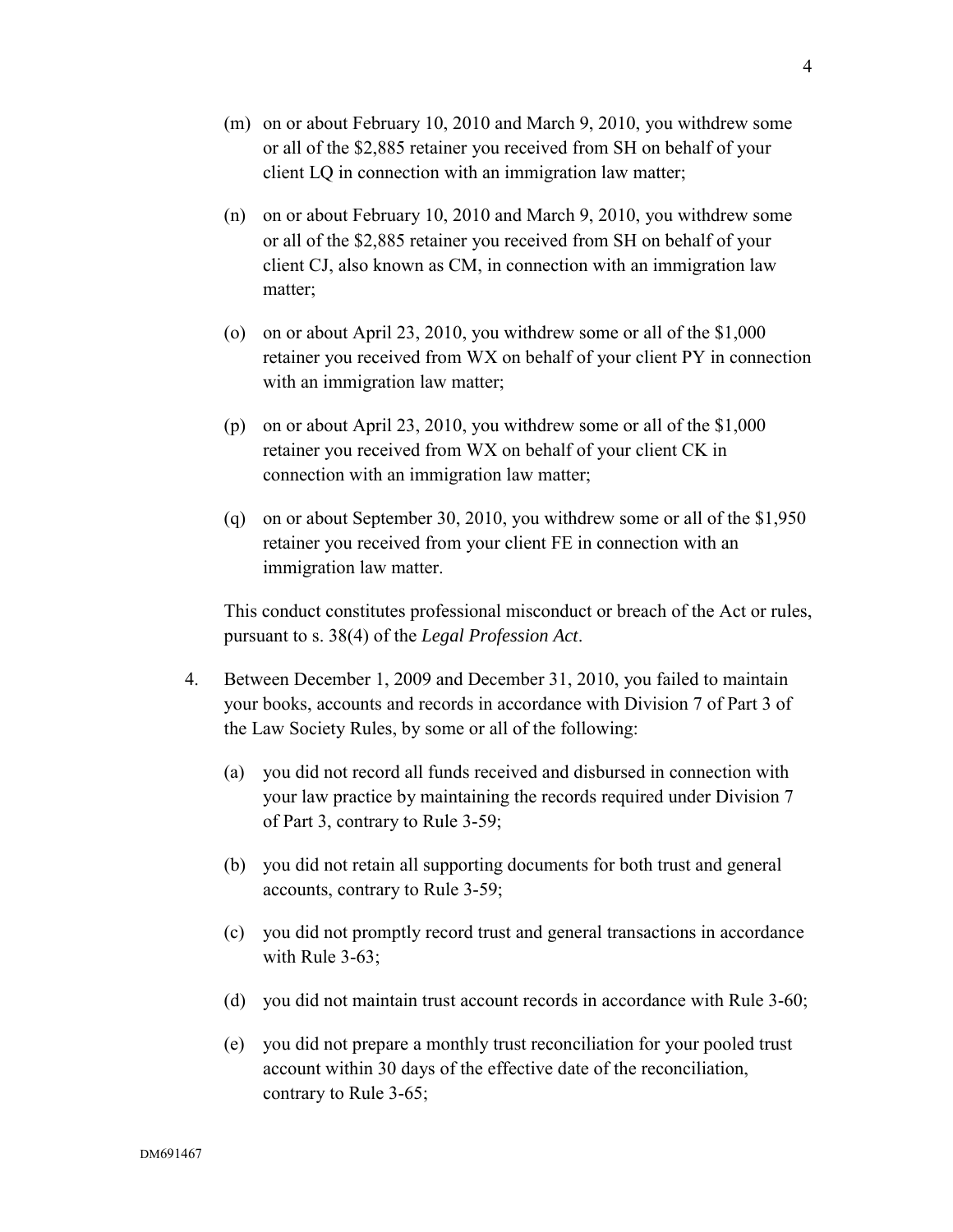(f) you did not keep billing records in accordance with Rule 3-62.

This conduct constitutes professional misconduct or breach of the Act or rules, pursuant to s. 38(4) of the *Legal Profession Act*.

5. Between December 1, 2009 and December 31, 2009, you made payments from trust funds when your trust accounting records were not current, contrary to Rule 3-56(1.2) of the Law Society Rules.

This conduct constitutes professional misconduct or breach of the Act or rules, pursuant to s. 38(4) of the *Legal Profession Act*.

## **FACTS**

- [2] Many of the facts upon which the allegations rest are disputed. However, the Respondent did admit to certain facts in response to the Law Society's Notice to Admit dated August 28, 2013.
- [3] During the course of the hearing, after the Law Society had closed its case and towards the end of the Respondent's case, the Respondent applied to revoke all previously made admissions. This Panel ruled that the Respondent could not revoke all previously made admissions. Therefore, this Panel will rely on those admissions.
- [4] During the course of the hearing, the Respondent led some evidence related to admissions made. The Panel agreed that the Respondent could lead evidence related to the admissions, but only to clarify those admissions. Therefore any evidence led contradicting the admissions would not be relied upon in determining the facts.
- [5] Prior to commencement of the hearing, the Respondent applied to this Panel to allow him to present evidence regarding the matters before Registrar Sainty in her decision relating to the taxation of two "bills" for work done by the Respondent *Tungohan v. RG*, (April 15, 2011). This Panel ruled that the Respondent could not re-argue the matters reviewed and determined by Registrar Sainty in that hearing.
- [6] During the course of the hearing, the Respondent led evidence related to the matters determined by Registrar Sainty. The Panel agreed that the Respondent could lead evidence related to the determination, but only to clarify those determinations. Therefore, this Panel will rely on the facts determined by Registrar Sainty.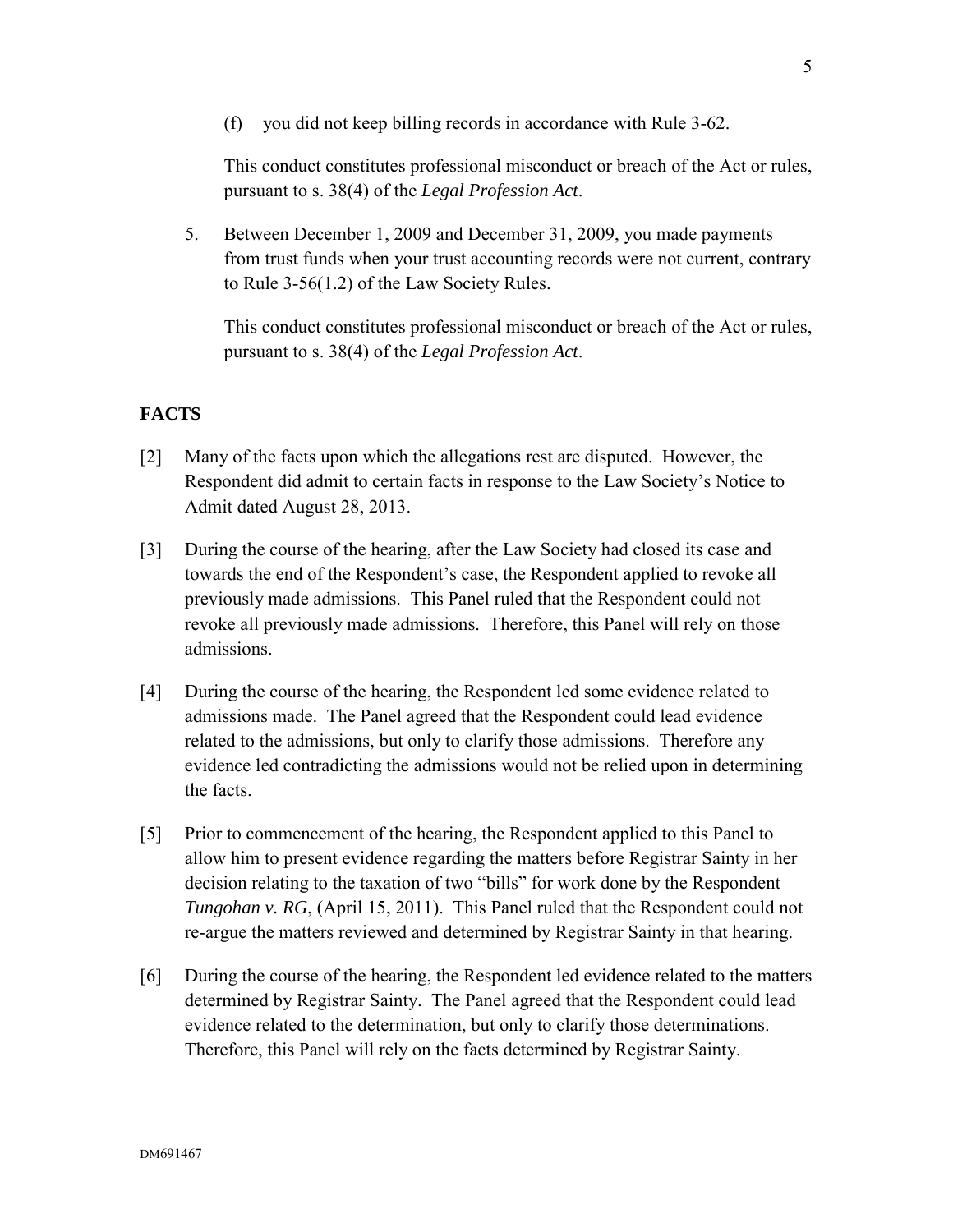## **BACKGROUND**

- [7] The Respondent was called and admitted as a member of the Law Society of British Columbia on May 1, 2008.
- [8] From 1975 to 1995 the Respondent practised law in the Philippines.
- [9] From 1996 to 1999 the Respondent worked as in-house counsel in Hong Kong.
- [10] In 1999 the Respondent moved to Canada.
- [11] In 2006 the Respondent commenced articles with Edwards & Company in New Westminster, British Columbia. He remained at Edwards & Company as an associate until November 27, 2009, when he left that firm to set up his office as a sole practitioner in Vancouver.
- [12] On or about December 1, 2009 the Respondent opened a general account and a pooled trust account at a chartered bank through which he intended to operate his law practice.

## **Allegations 1 and 2 relating to RG**

- [13] On or about Oct 14, 2009 the Respondent entered into a written retainer agreement with RG with respect to an appeal of real estate litigation.
- [14] On or about Oct 14, 2009 the Respondent gave RG a "bill" for services rendered.
- [15] The Respondent received five payments totaling \$19,250 in 2009 and 2010 from or on behalf of RG as follows:

| <b>Date Payment</b> | <b>Type of</b> |                   | Where                | <b>Recorded in Law</b> |
|---------------------|----------------|-------------------|----------------------|------------------------|
| <b>Received</b>     | <b>Payment</b> | Date of Deposit   | <b>Deposited</b>     | <b>Firm Records</b>    |
| October 14, 2009    | \$2,000        | October 22, 2009  | Joint Chequing       | N <sub>0</sub>         |
|                     | Cheque         |                   | with Wife            |                        |
| December 9, 2009    | \$2,000        | December 15, 2009 | <b>Trust Account</b> | N <sub>0</sub>         |
|                     | Cheque         |                   | (Transferred to      |                        |
|                     |                |                   | General              |                        |
|                     |                |                   | Account on           |                        |
|                     |                |                   | December 23,         |                        |
|                     |                |                   | 2009)                |                        |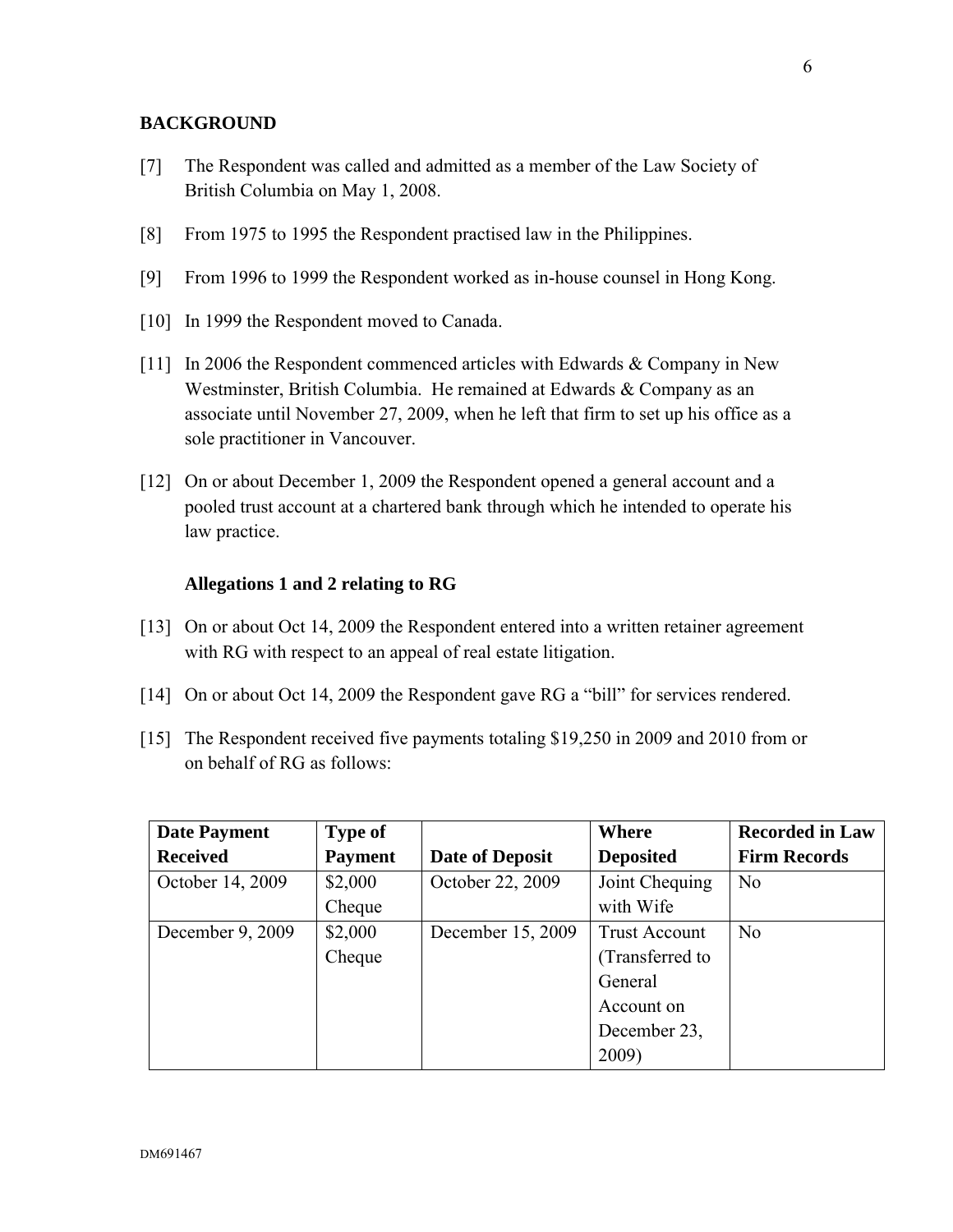| January 20, 2010  | \$250 Cash  | January 20, 2010                               | Used to Pay          | No and No        |
|-------------------|-------------|------------------------------------------------|----------------------|------------------|
|                   |             |                                                | <b>Filing Fees</b>   | Receipt Provided |
| January 20, 2010  | \$5,000     | Unknown                                        | Unsure (Not in       | N <sub>0</sub>   |
|                   | Cheque      |                                                | <b>Trust or Firm</b> |                  |
|                   |             |                                                | General              |                  |
|                   |             |                                                | Account)             |                  |
| March 24, 2010    | \$10,000    | March 25, 2010                                 | Firm General         | Recorded in Firm |
|                   | Cheque      |                                                | Account              | General Ledger   |
|                   |             |                                                |                      | after September  |
|                   |             |                                                |                      | 2010             |
| November 12, 2010 | \$600       | Not deposited                                  | Not deposited        | N <sub>0</sub>   |
|                   | Cheque      |                                                |                      |                  |
| <b>Total</b>      | \$19,250.00 | (not including the \$600 cheque not deposited) |                      |                  |

- [16] The Respondent did not deposit \$17,250 of the \$19,250 into his pooled trust account. Instead, he deposited the funds into his personal account or the firm's general account.
- [17] On or about November 19, 2010 the Respondent rendered a "bill" to RG in the amount of \$16,149.21, which RG had reviewed.
- [18] On April 15, 2010 Registrar Sainty handed down her reasons in *Tungohan v. RG*, finding that the "bill" for legal services did not constitute a bill and that RG had paid Mr. Tungohan \$19,250, including \$250 in cash for filing fees. She held that Mr. Tungohan was required to pay RG the sum of \$18,627.03.
- [19] By letter dated April 18, 2011 counsel for RG demanded payment of the \$18,627.03.
- [20] By letter dated April 29, 2011 the Respondent advised counsel for RG that he was appealing the Registrar's decision and was therefore not paying the outstanding amount.
- [21] Counsel for RG sent the Respondent an email dated April 29, 1010 highlighting the Respondent's obligations pursuant to Rule 3-44.
- [22] The Certificate of Fees was entered on May 9, 2011 and provided to the Respondent in an attachment to a letter dated May 9, 2011.
- [23] RG and the Respondent entered into a settlement agreement dated August 15, 2011 (the "Agreement"), and the Respondent paid RG the amount owing pursuant to the Agreement.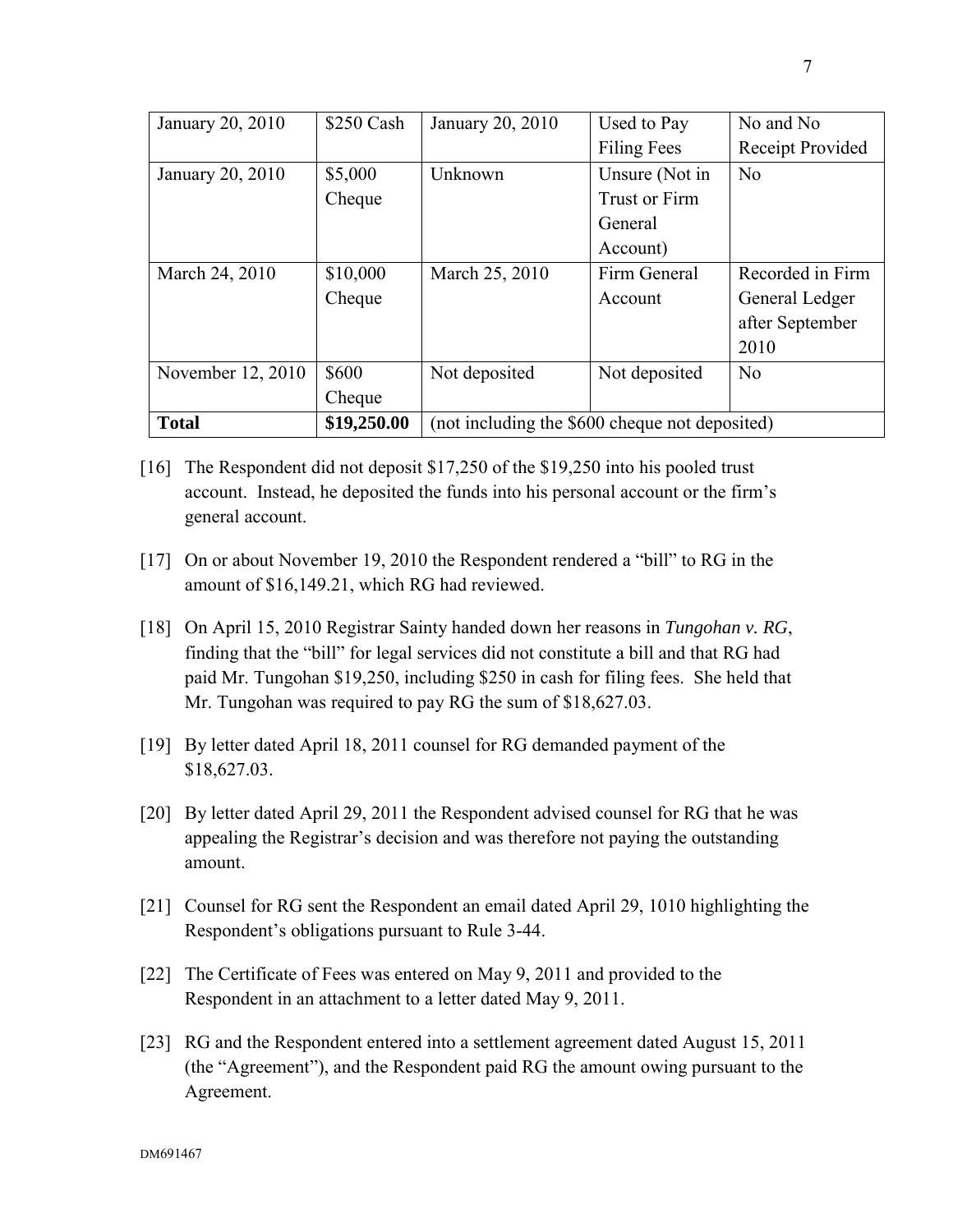- [24] The Respondent admitted that he never reported the unsatisfied monetary judgment to the Law Society. Nor did he provide an explanation to the Law Society, or to the Panel, as to why he failed to do so.
- [25] The Respondent's position during the hearing was that the payments were made after the services were rendered. Therefore, it was entirely appropriate for the money to be deposited directly into the general account since the work had been done, and there was no need to deposit it into the trust account.
- [26] The Respondent provided no evidence that a bill was rendered, other than the "bill" Registrar Sainty determined was not a "bill".

## **Allegation 3 – 17 withdrawals from trust**

- [27] In the summer of 2010 the Respondent met with accountant GG regarding his accounting needs for his practice.
- [28] The Respondent retained GG. He provided GG with his spreadsheets and copies of his 2010 general and trust bank account statements. GG used these documents and the Simply Accounting program to set up the accounting system for the Respondent's practice.
- [29] GG did not deal with the December 2009 accounting. He merely took the amount in the accounts as a starting balance.
- [30] GG's evidence was that he was told that, in 2010, there were no trust funds and therefore no need for a trust ledger. No trust ledger was created for 2010 in that year.
- [31] The Respondent confirmed that he was of the view that he never received any trust funds from clients in that period. The Respondent did not ask GG to prepare client trust ledgers for 2010 as he was of the view, and continues to be of the view, that he never received any client trust funds and that the funds deposited into his pooled trust account were deposited by mistake and should have been deposited into his general account.
- [32] As of March 2012 the Respondent had not prepared any client trust ledgers for 2009 and 2010.
- [33] Sometime in 2011 GG created "bills" for individual clients based upon the Respondent's bank account statements for record-keeping purposes, and these "bills" were not provided to the clients (Exhibit 11).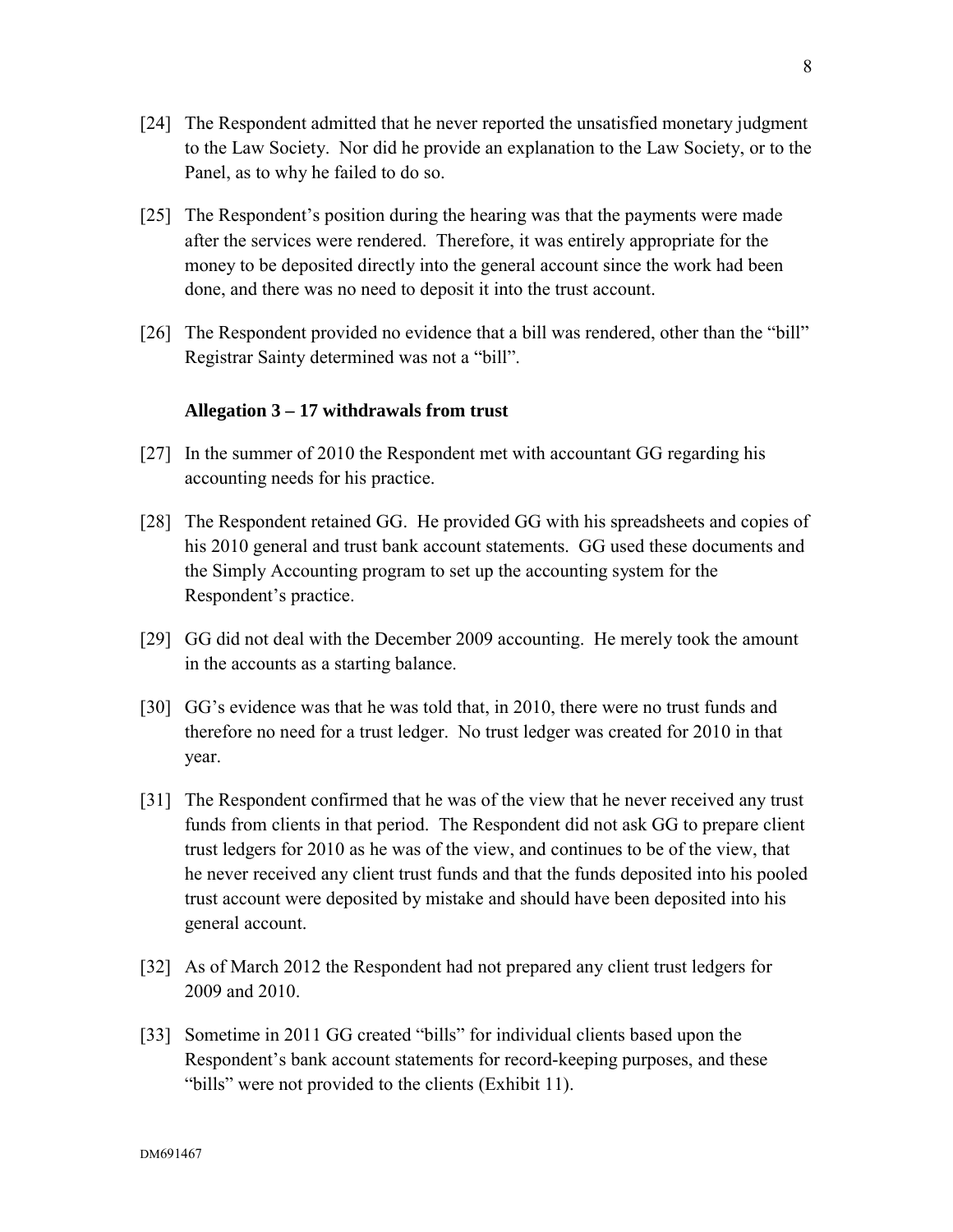- [34] Sometime between June and August 2012, the Respondent prepared general and trust ledgers for December 2009 by utilizing the December 2009 trust and general bank statements.
- [35] During the hearing, the Respondent reiterated his position that the retainer agreements were not bills. The Respondent's position was that the retainer agreements were receipts evidencing payments for services rendered in connection with those files.
- [36] In his written argument, and contrary to the position he took during the hearing, the Respondent argued that retainer agreements entered into with the majority of his clients constituted bills.
- [37] The Respondent takes the position that proper bills were rendered in connection with all his matters. Unfortunately, he was unable to provide copies of those bills.
- [38] As indicated above, GG did create bills for client services, but both he and the Respondent agree that those bills were for the purposes of the accounting records only and were not provided to clients.

### **Allegation 3(a) – NR**

- [39] On or about December 2009 the Respondent was retained by NR.
- [40] The Respondent states that on December 13, 2009 he rendered a bill to NR in the amount of \$500, but he did not keep a copy of the bill.
- [41] On or about December 15, 2009 the Respondent received \$1,000 from NR, which he deposited into his pooled trust account. The Respondent takes the position the deposit was made by mistake.
- [42] On or about December 23, 2009, the Respondent withdrew the \$1,000 received from NR. The Respondent did not render a bill for legal services prior to withdrawing the funds from trust.
- [43] The Law Society does not dispute the Respondent's claim that legal services were rendered prior to withdrawal of the funds.
- [44] In the Respondent's submission to the Panel, he refers to the invoices marked as Exhibit 11. However, during the course of the hearing, GG gave evidence that he (GG) created the invoices that form Exhibit 11 "after the fact" and that they were not provided to the clients at the time the work was performed.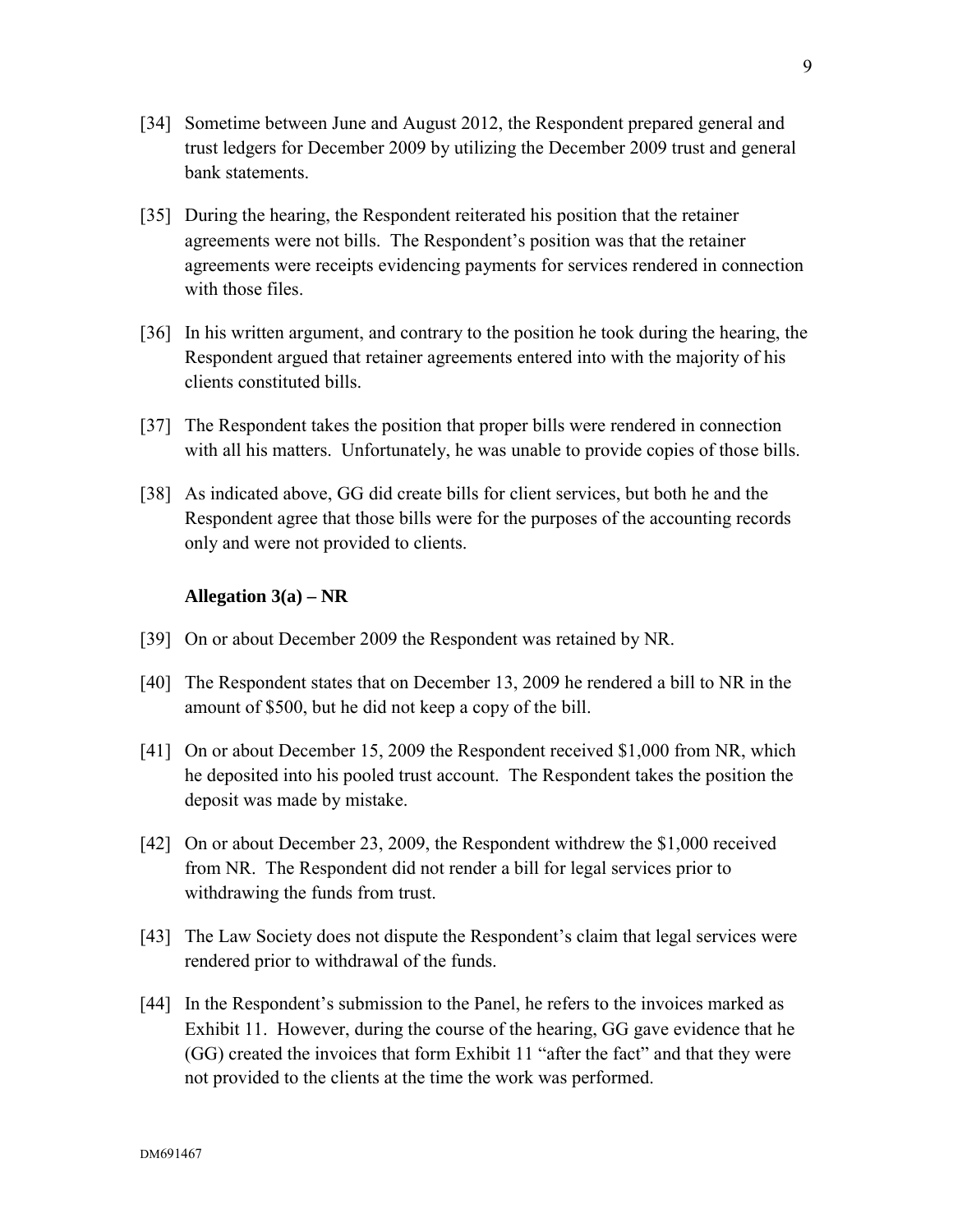### **Allegation 3(b) – LR**

- [45] On or about December 2009 the Respondent entered into a retainer agreement with LR.
- [46] On or about December 15, 2009 the Respondent received \$500 from LR, which he deposited into his trust account. It is the Respondent's evidence that he deposited the money into his trust account by mistake.
- [47] On or about December 23, 2009 the Respondent withdrew some or all of the \$500.
- [48] The Respondent could provide no evidence that he rendered a bill prior to withdrawing the funds.

## **Allegation 3(c) – JL**

- [49] On or about December 4, 2009 the Respondent entered into a retainer agreement with JL.
- [50] On or about December 15, 2009 the Respondent deposited \$1,500 received on behalf of JL into his pooled trust account. The Respondent states the deposit was made by mistake.
- [51] On or about December 23, 2009 the Respondent withdrew some or all of the \$1,500.
- [52] The Respondent provided no evidence that he had rendered a bill before he withdrew the funds.
- [53] The Law Society does not dispute the Respondent's claim that he had rendered services to JL prior to the withdrawal of the funds.

## **Allegation 3(d) – ML/ZS**

- [54] On or about December 23, 2009 the Respondent entered into a retainer agreement with ZS through his immigration consultant ML.
- [55] On or about December 23, 2009 the Respondent deposited \$1,000 received from ML into his pooled trust account. The Respondent states that he deposited this amount into the pooled trust account by mistake.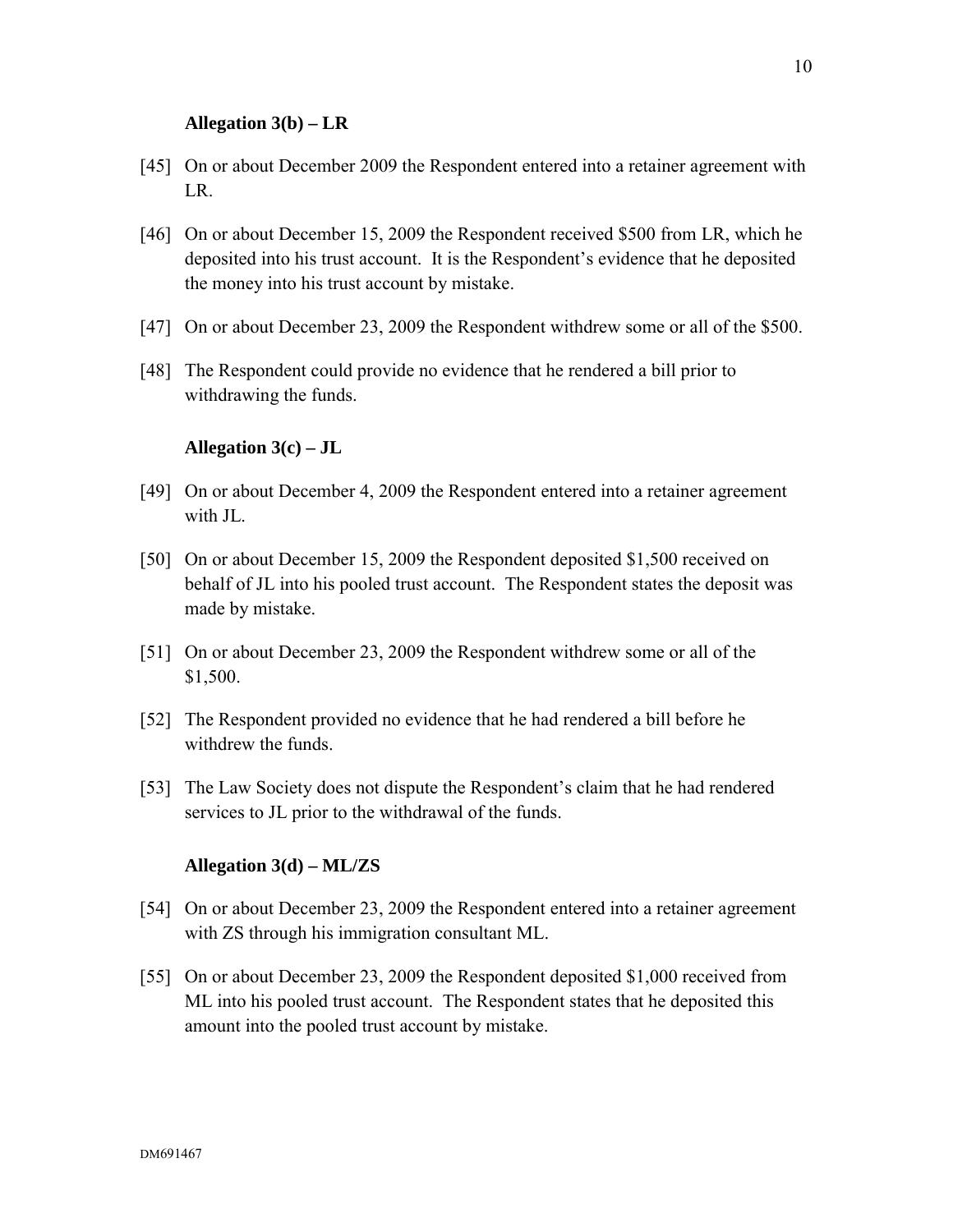- [56] On or about January 7, 2010 the Respondent deposited a further \$1,120 received from ML into his pooled trust account. Again, the Respondent claims it was deposited by mistake.
- [57] On or about January 7, 2010 the Respondent withdrew some or all of the money he received from ML.
- [58] The Respondent could provide no evidence he rendered a bill to ML prior to withdrawing the funds.
- [59] The Law Society does not dispute the Respondent's claim that the Respondent had rendered legal services to ZS prior to the withdrawal of the funds.

### **Allegation 3(e) – ML/CM**

- [60] On or about December 23, 2009 the Respondent entered into a retainer agreement with CM through his immigration consultant ML.
- [61] On or about December 23, 2009 the Respondent deposited \$1,000 received from ML into his pooled trust account. The Respondent takes the position that this was deposited by mistake.
- [62] On or about January 7, 2010 the Respondent deposited a further \$1,120 into his pooled trust account. Again, the Respondent takes the position it was deposited into the pooled trust account by mistake.
- [63] On or about January 7, 2010 the Respondent withdrew some of the money he received from ML.
- [64] The Respondent could provide no evidence that he rendered a bill prior to withdrawing the funds.
- [65] The Law Society does not dispute the Respondent's claim that the Respondent had rendered legal services to CM prior to the withdrawal of the funds.

#### **Allegation 3(f) – ML/XM**

- [66] On or about December 23, 2009 the Respondent entered into a retainer agreement with XM through his immigration consultant ML.
- [67] On or about December 23, 2009 the Respondent deposited \$1,000 received from ML into his pooled trust account. The Respondent takes the position that he deposited the funds into the pooled trust account by mistake.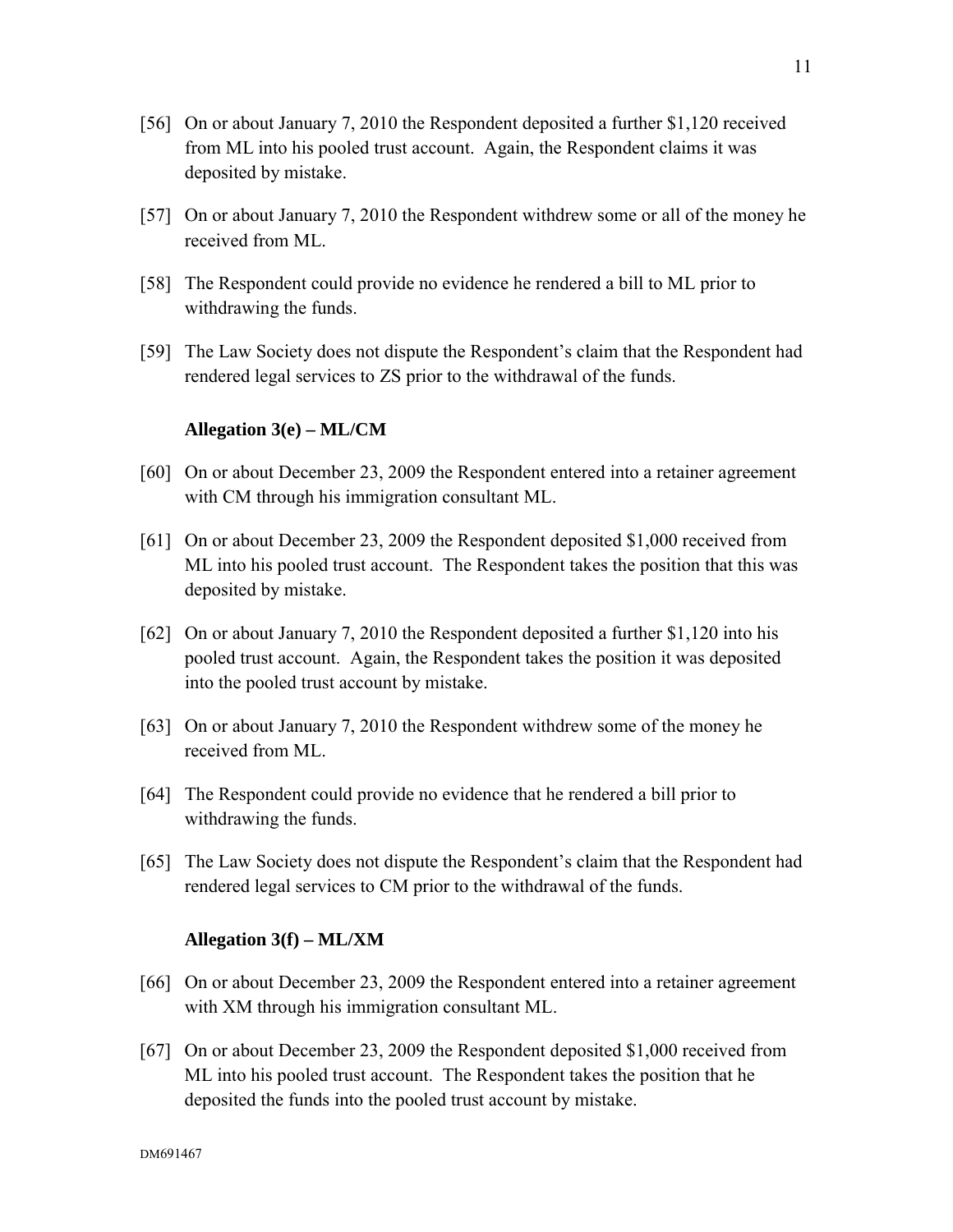- [68] On or about January 7, 2010 the Respondent deposited a further \$1,120 from ML into his pooled trust account.
- [69] On or about January 7, 2010 the Respondent withdrew some or all of the money from the trust account.
- [70] The Respondent could produce no evidence that he had rendered a bill to the client prior to the withdrawal of the funds.
- [71] The Law Society does not dispute the Respondent's claim that the Respondent had rendered legal services to XM prior to the withdrawal of the funds.

#### **Allegation 3(g) – JH**

- [72] On or about December 2009 the Respondent was retained by JH. He did not enter into a retainer agreement with JH.
- [73] The Respondent states that, on or about December 13, 2009, he billed JH \$5,000 for legal services rendered. The Respondent could not provide any evidence of such a bill.
- [74] On or about December 15, 2009 the Respondent received \$600 cash from JH and deposited \$400 into his pooled trust account. The Respondent takes the position the funds were deposited by mistake.
- [75] On or about January 2010 the Respondent withdrew from trust some or all of the \$1,000 he had deposited into his pooled trust account on behalf of JH.
- [76] The Law Society does not dispute the Respondent's claim that the Respondent had rendered legal services to JH prior to the withdrawal of the funds.

### **Allegation 3(h) – ML/LX**

- [77] On or about January 22, 2010 the Respondent entered into a retainer agreement with LX.
- [78] On or about January 22, 2010 the Respondent deposited \$1,000 received from ML into his pooled trust account. The Respondent takes the position he deposited the funds into the trust account by mistake.
- [79] On or about January 22, 2010 the Respondent withdrew some or all of \$1,000 he received from LX.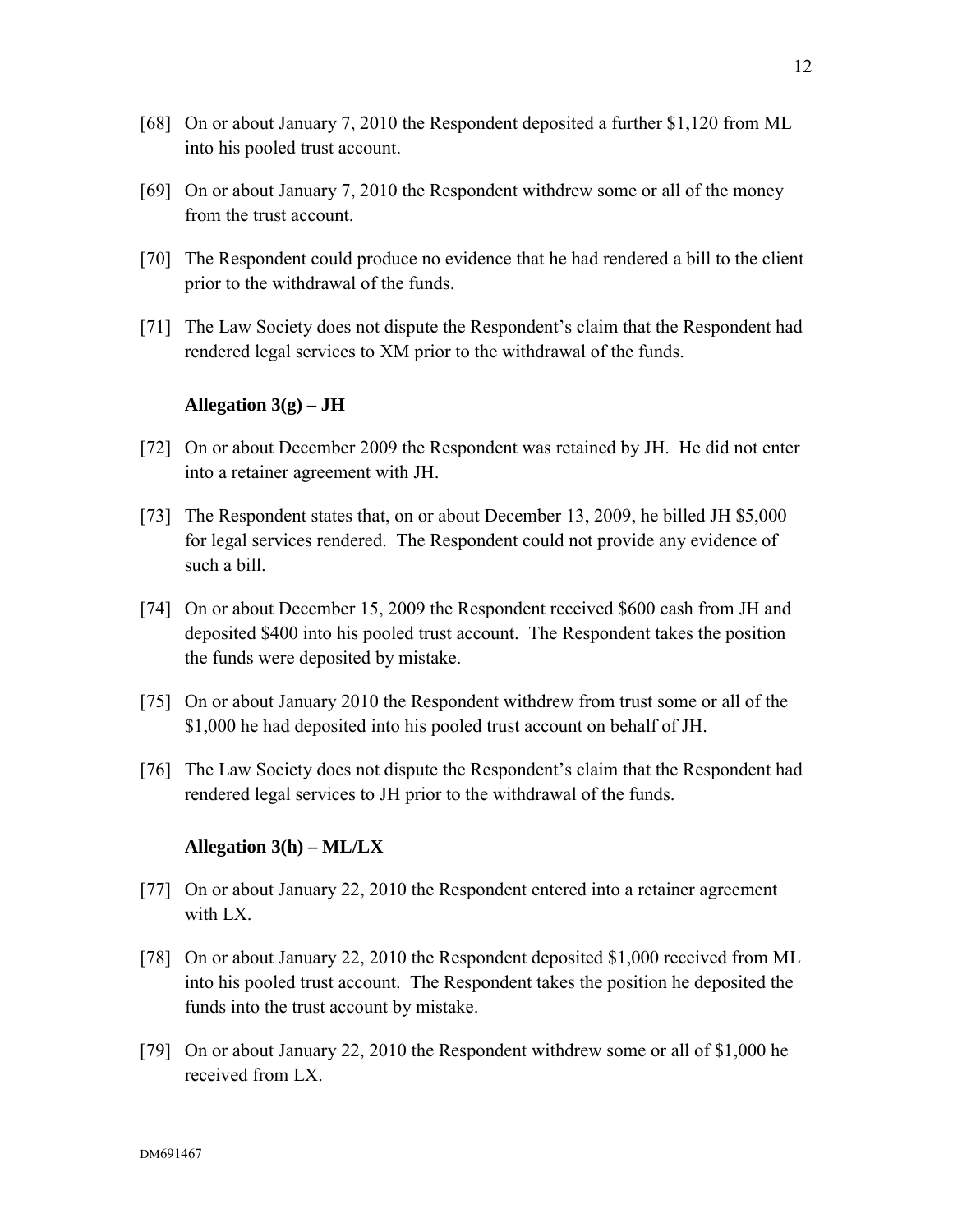- [80] The Respondent could provide no evidence that he had rendered a bill prior to withdrawing the funds.
- [81] The Law Society does not dispute the Respondent's claim that the Respondent had rendered legal services to LX prior to the withdrawal of the funds.

## **Allegation 3(i) – ML/LF**

- [82] On or about January 22, 2010 the Respondent entered into a retainer agreement with LF.
- [83] On or about January 22, 2010 the Respondent deposited \$1,000 received from ML into his pooled trust account. The Respondent states he deposited the funds by mistake.
- [84] On or about January 22, 2010 the Respondent withdrew some or all of \$1,000.
- [85] The Respondent can provide no evidence that he rendered a bill prior to withdrawing the funds.
- [86] The Law Society does not dispute the Respondent's claim that the Respondent had rendered legal services to LF prior to the withdrawal of the funds.

#### **Allegation 3(j) – ML/ZN**

- [87] On or about January 22, 2010 the Respondent entered into a retainer agreement with ZN.
- [88] On or about January 22, 2010 the Respondent deposited \$1,000 received from ML into his pooled trust account. The Respondent takes the position he deposited the funds into the pooled trust account by mistake.
- [89] On or about January 22, 2010 the Respondent withdrew some or all of \$1,000 retainer he received from ML.
- [90] The Respondent could provide no evidence that he rendered a bill prior to withdrawing the funds.
- [91] The Law Society does not dispute the Respondent's claim that the Respondent had rendered legal services to ZN prior to the withdrawal of the funds.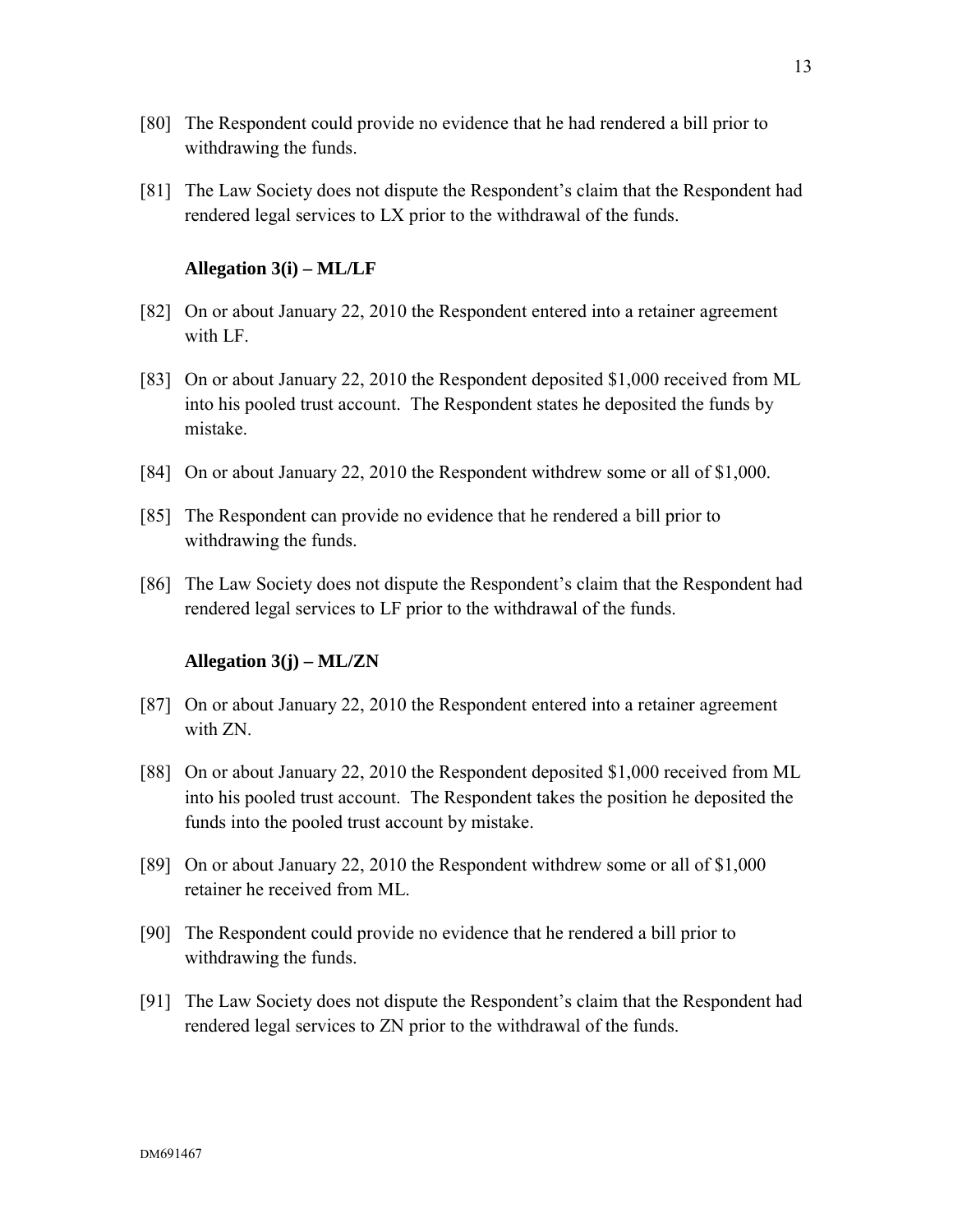#### **Allegation 3(k) – ML/LP**

- [92] On or about January 22, 2010 the Respondent entered into a retainer agreement with LP.
- [93] On or about January 22, 2010 the Respondent deposited \$1,000 received from ML in connection with this matter into his pooled trust account. The Respondent's position is that this deposit was made by mistake.
- [94] On or about January 22, 2010 the Respondent withdrew some or all of the \$1,000.
- [95] The Respondent could not provide evidence that any bills were rendered to the clients prior to the withdrawal of the funds.
- [96] The Law Society does not dispute the Respondent's claim that the Respondent had rendered legal services to LP prior to the withdrawal of the funds.

#### **Allegation 3(l) – ML/CH**

- [97] On or about January 22, 2010 the Respondent entered into a retainer agreement with CH.
- [98] On or about January 22, 2010 the Respondent deposited \$1,000 received from ML in connection with this matter into his pooled trust account. The Respondent states that he deposited into the pooled trust account by mistake.
- [99] On or about January 22, 2010 the Respondent withdrew some or all of the \$1,000.
- [100] The Respondent cannot provide evidence that he rendered a bill prior to withdrawing the trust funds.
- [101] The Law Society does not dispute the Respondent's claim that the Respondent had rendered legal services to CH prior to the withdrawal of the funds.

#### **Allegation 3(m) – SH/LQ**

- [102] On or about February 2010 the Respondent was retained by SH.
- [103] On or about February 10, 2010 the Respondent deposited \$1,310 received from SH in connection with this matter into his pooled trust account.
- [104] On or about March 9, 2010 the Respondent deposited a further \$1,575 received from SH in connection with this matter into his pooled trust account.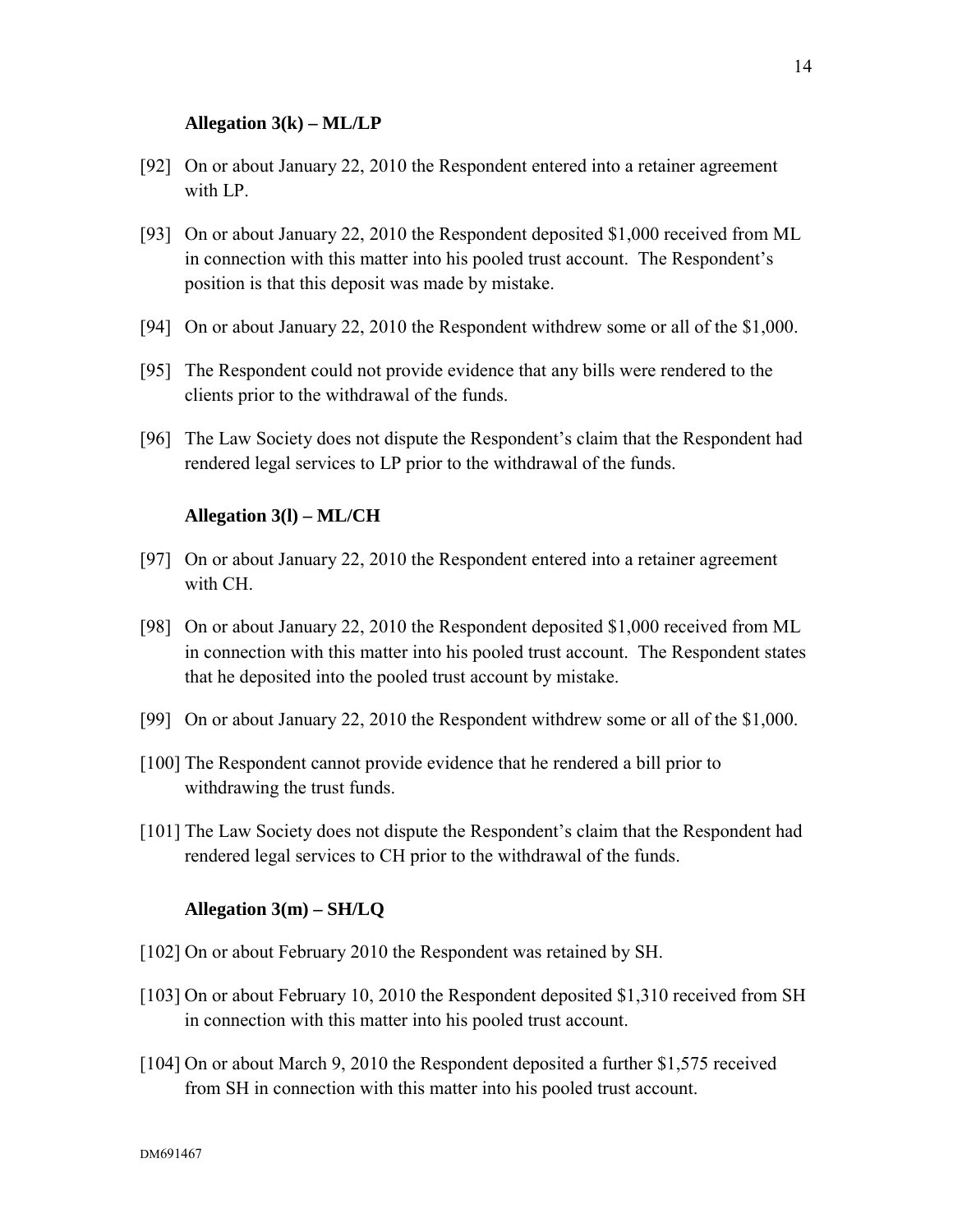- [105] The Respondent states that the deposits were made by mistake.
- [106] On or about February 10, 2010 and March 9, 2010 the Respondent withdrew some or all of the \$2,885.
- [107] The Respondent cannot provide evidence that he rendered a bill to the client prior to the withdrawal of the funds.
- [108] The Law Society does not dispute the Respondent's claim that the Respondent had rendered legal services to LQ prior to the withdrawal of the funds.

## **Allegation 3(n) – SH/CJ**

- [109] On or about February 4, 2010 the Respondent entered into a retainer agreement with CJ.
- [110] On or about February 10, 2010 the Respondent deposited \$1,310 received from SH in connection with this matter into his pooled trust account. The Respondent states that these deposits were made by mistake.
- [111] On or about March 9, 2010 the Respondent deposited a further \$1,575 received from SH in connection with this matter into his pooled trust account.
- [112] On or about February 10, 2010 and March 9 2010 the Respondent withdrew some or all of the \$2,885.
- [113] The Respondent could provide no evidence that he rendered a bill prior to withdrawing the funds from the trust account.
- [114] The Law Society does not dispute the Respondent's claim that the Respondent had rendered legal services to CJ prior to the withdrawal of the funds.

## **Allegation 3(o) – WX/PY**

- [115] On or about April 19, 2010 the Respondent entered into a retainer agreement with PY.
- [116] On or about April 23, 2010 the Respondent deposited \$1,000 received from WX in connection with this matter into his pooled trust account.
- [117] The Respondent states that the deposit into the trust account was made by mistake.
- [118] On or about April 23, 2010 the Respondent withdrew some or all of the \$1,000.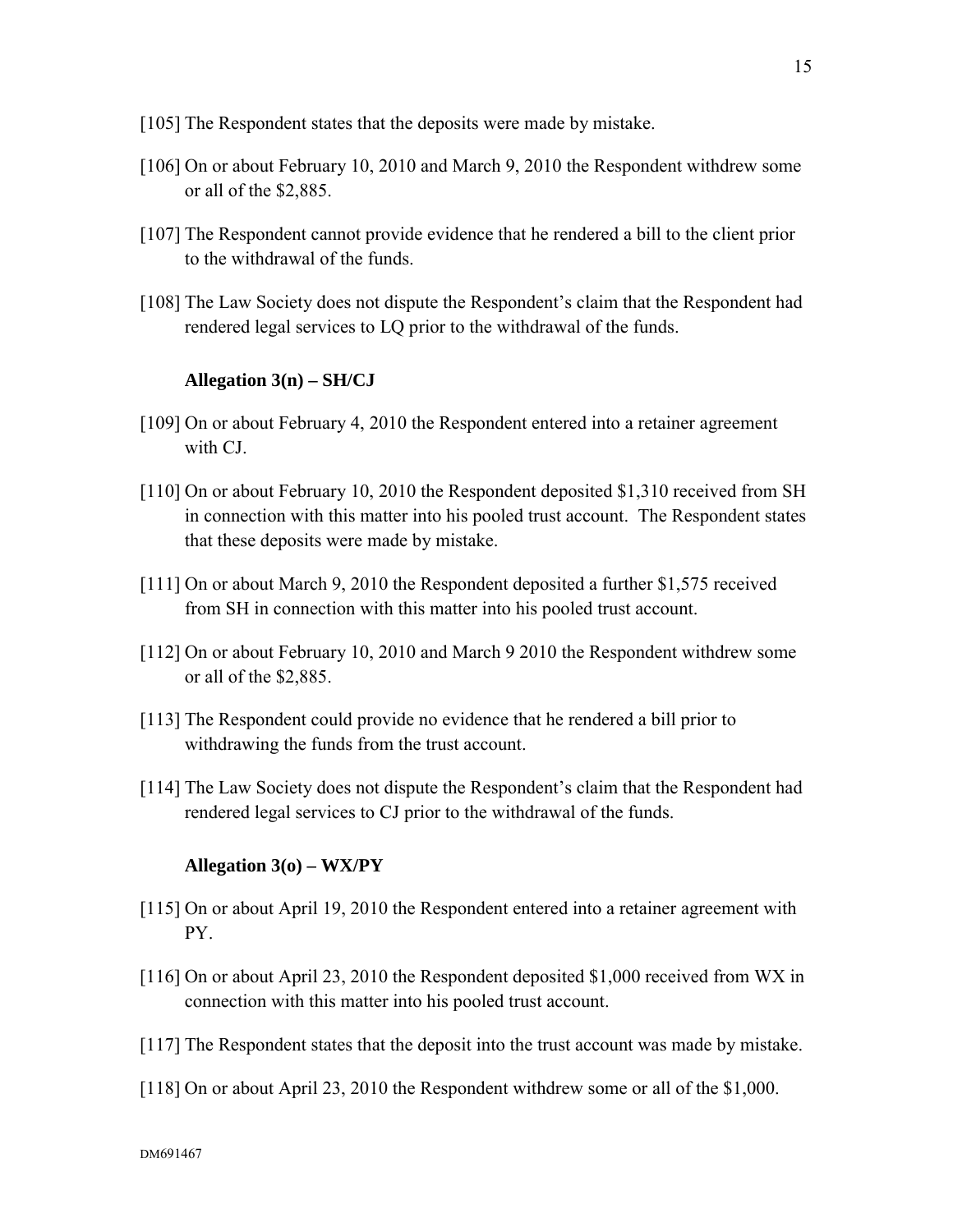- [119] The Respondent could provide no evidence that he rendered a bill prior to withdrawing the trust funds.
- [120] The Law Society does not dispute the Respondent's claim that the Respondent had rendered legal services to PY prior to the withdrawal of the funds.

### **Allegation 3(p) – WX/CK**

- [121] On or about April 19, 2010 the Respondent entered into a retainer agreement with CK.
- [122] On or about April 23, 2010 the Respondent deposited \$1,000 received from WX in connection with this matter into his pooled trust account. The Respondent states that he deposited this into his pooled trust account by mistake.
- [123] On or about April 23, 2010 the Respondent withdrew some or all of the \$1,000.
- [124] The Respondent could provide no evidence that he rendered a bill prior to the withdrawal of the funds.
- [125] The Law Society does not dispute the Respondent's claim that the Respondent had rendered legal services to CK prior to the withdrawal of the funds.

#### **Allegation 3(q) – FE**

- [126] On or about September 14, 2010 the Respondent entered into a retainer agreement with FE.
- [127] On or about September 30, 2010 the Respondent received \$1,950 from FE and deposited the amount into his pooled trust account. The Respondent states that the deposit into the pooled trust account was made by mistake.
- [128] On or about September 30, 2010 the Respondent withdrew some or all of the \$1,950.
- [129] The Respondent could provide no evidence that he rendered a bill prior to the withdrawal of the funds.
- [130] The Law Society does not dispute the Respondent's claim that the Respondent had rendered legal services to FE prior to the withdrawal of the funds.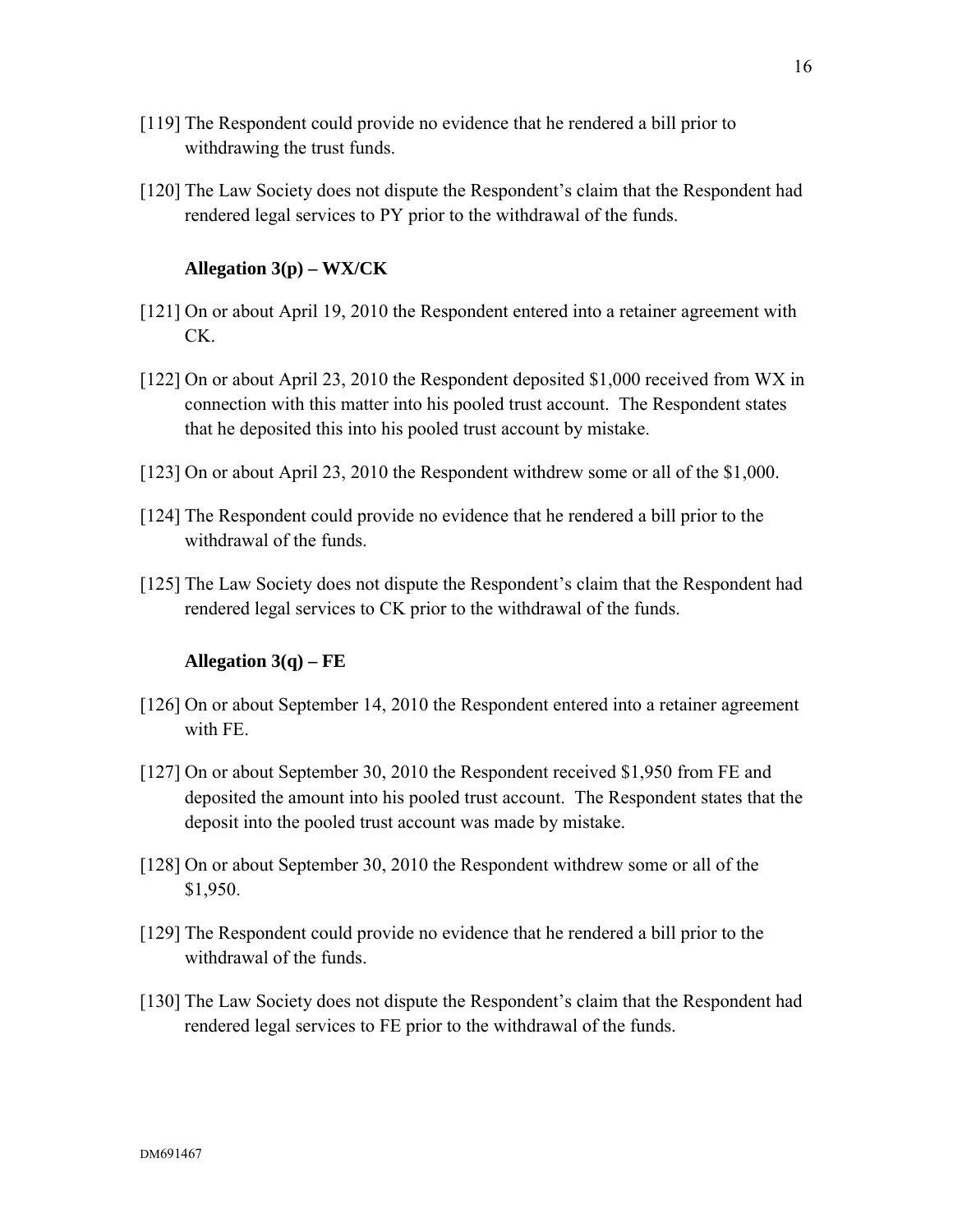# **Allegation 4 – failure to maintain books and accounts in accordance with Division 7, Part 3 of the Law Society Rules**

## **4(a) Failure to record all funds received and disbursed**

- [131] The Respondent prepared a manual ledger for December of 2009, when he opened his practice.
- [132] From December 1, 2009 to December 31, 2010 the Respondent kept no trust ledger showing separately for each client all funds received and disbursed. GG never created such a ledger since he was advised by the Respondent that there were no trust funds in 2010. This stance was taken despite the fact that the Respondent deposited funds from clients into his pooled trust account in 2010.
- [133] A general book of entry was not prepared for December 2009.
- [134] A copy of all billings issued to clients was not maintained in a client file. The Respondent says that this explains the Respondent's inability to produce bills relating to the services rendered prior to withdrawing funds from either trust or general accounts.
- [135] As of March 2012 the Respondent had not prepared any client ledgers for 2009 and 2010 trust account activity.

## **Allegation 5 – payments from trust when records not current**

[136] The facts outlined above review the withdrawals from the Respondent's trust account. The facts outlined above also indicate that in 2009 and 2010 the Respondent failed to maintain current records of his trust account.

## **ONUS AND STANDARD OF PROOF**

[137] The onus of proving the allegations is on the Law Society. There is no dispute about that. The standard of proof in this proceeding is the balance of probabilities; *Law Society of BC v. Schauble*, 2009 LSBC 11.

## **THE ISSUES**

[138] The majority of the allegations relate to improper billing and accounting practices. One of the allegations relates to failing to notify the Executive Director of an unsatisfied monetary judgment contrary to Rule 3-44. This Panel must determine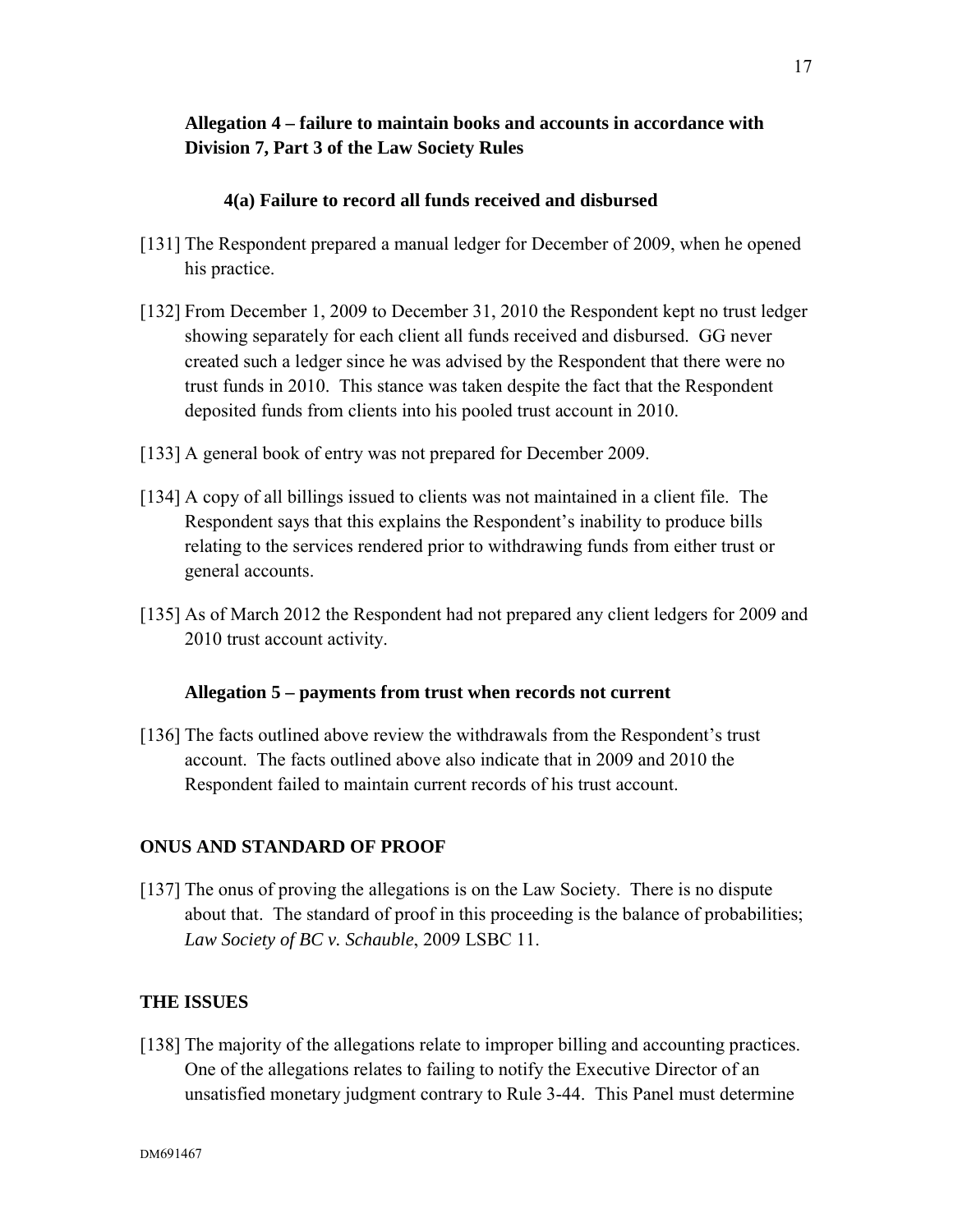whether the allegations in the citation as listed above are made out and, if so, whether that constitutes professional misconduct.

## **Allegation 2 – alleged breach of Rule 3-44**

[139] Rule 3-44 provides as follows:

- **3-44**(1) A lawyer against whom a monetary judgment is entered and who does not satisfy the judgment within 7 days after the date of entry must immediately notify the Executive Director in writing of
	- (a) the circumstances of the judgment, including whether the judgment creditor is a client or former client of the lawyer, and
	- (b) his or her proposal for satisfying the judgment.
- [140] The decision in *Tungohan and Learlaw Tungohan & Company v. RG* was handed down on April 15, 2011. In that decision the Registrar ordered the Respondent to pay RG an amount owing and costs of the hearing.
- [141] Rule 3-44 clearly states that the commencement of an appeal does not change the requirement under Rule 3-44(1). Therefore, the fact that Mr. Tungohan filed a Notice of Appeal of the decision does not change his obligation under the rule. Mr. Tungohan never provided an explanation to the Law Society or to the Panel during the course of the hearing as to why he failed to report the monetary judgment.
- [142] This Panel finds that Mr. Tungohan breached Rule 3-44 by failing to report a monetary judgment against him as required.

#### **Allegations relating to billing and accounting**

- [143] The allegations relating to billing and accounting are, generally speaking, allegations that funds that were or ought to have been trust funds were improperly withdrawn from trust or were not paid into trust. There is no allegation that the work was not done. The concern is the failure to properly account for trust funds and the failure to bill for the services that were rendered prior to paying money out of a trust account.
- [144] Throughout the hearing, Mr. Tungohan spent a great deal of time trying to impress upon the Panel the fact that he did perform work for various clients prior to receiving funds from the client.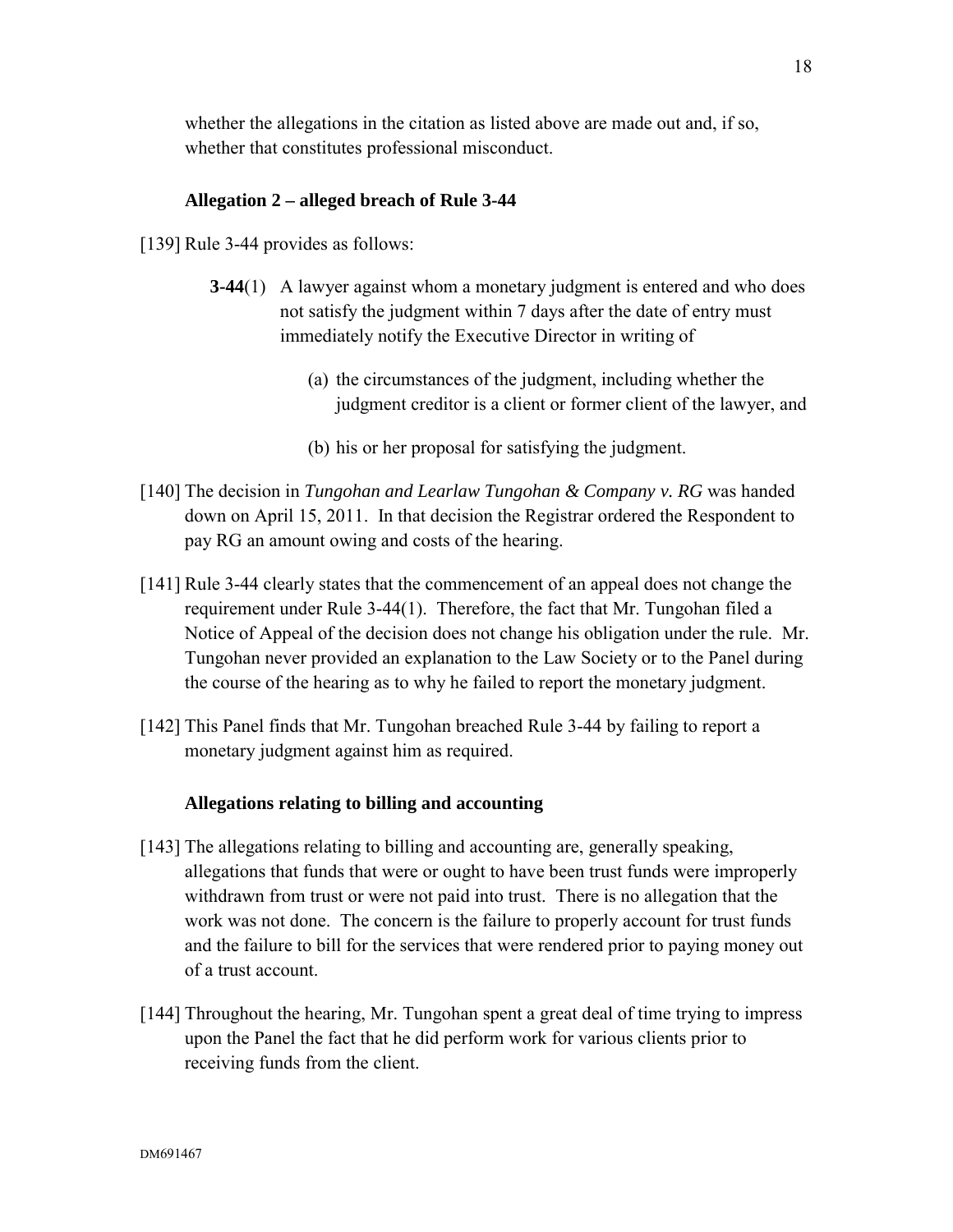- [145] Division 7 of the Law Society Rules deals with requirements relating to trust accounts. The specific provisions of the Rules applicable to these allegations are as follows:
	- (a) Rule 3.51 requires a lawyer who receives client trust funds to deposit them in a pooled trust account as soon as practicable.
	- (b) A lawyer must not withdraw trust funds unless the funds meet the criteria set out in Rule 3-56, which provides that trust funds may be transferred out if the funds are in the account as a result of a mistake.
	- (c) Rule 3-56(3) provides that the withdrawal of trust funds for the payment of fees must be made with a cheque payable to the lawyer's general account.
	- (d) Rule 3-57 deals with the payment of fees from trust. The Rule provides that a lawyer who withdraws trust funds in payment for the lawyer's *fees must first prepare a bill for those fees and immediately deliver the bill to the client.* [emphasis added]
	- (e) Rule 3-63(2) provides that client funds may be deposited directly into a lawyer's general account only when paid expressly on account of fees earned and *billed* ... by the day the funds are received. [emphasis added]
	- (f) Rule 3-63(3) requires a receipt be issued to the client for any funds deposited directly into a lawyer's general account.
	- (g) Rule 3-59(1) requires that a lawyer must record all funds received and disbursed in connection with his or her practice.
	- (h) Rule 3-63 requires a lawyer to record each trust or general transaction promptly on the client trust ledgers and general ledger which he/she is required to maintain.
- [146] We will deal with each of the allegations separately.

## **Allegation 1 – RG**

[147] Allegation 1 involves allegations dealing with trust funds related to the client RG in a real estate litigation matter. The central issue in the RG allegation was whether any of the money paid by RG was trust funds and whether Mr. Tungohan had properly dealt with the money paid, in accordance with the Law Society Rules.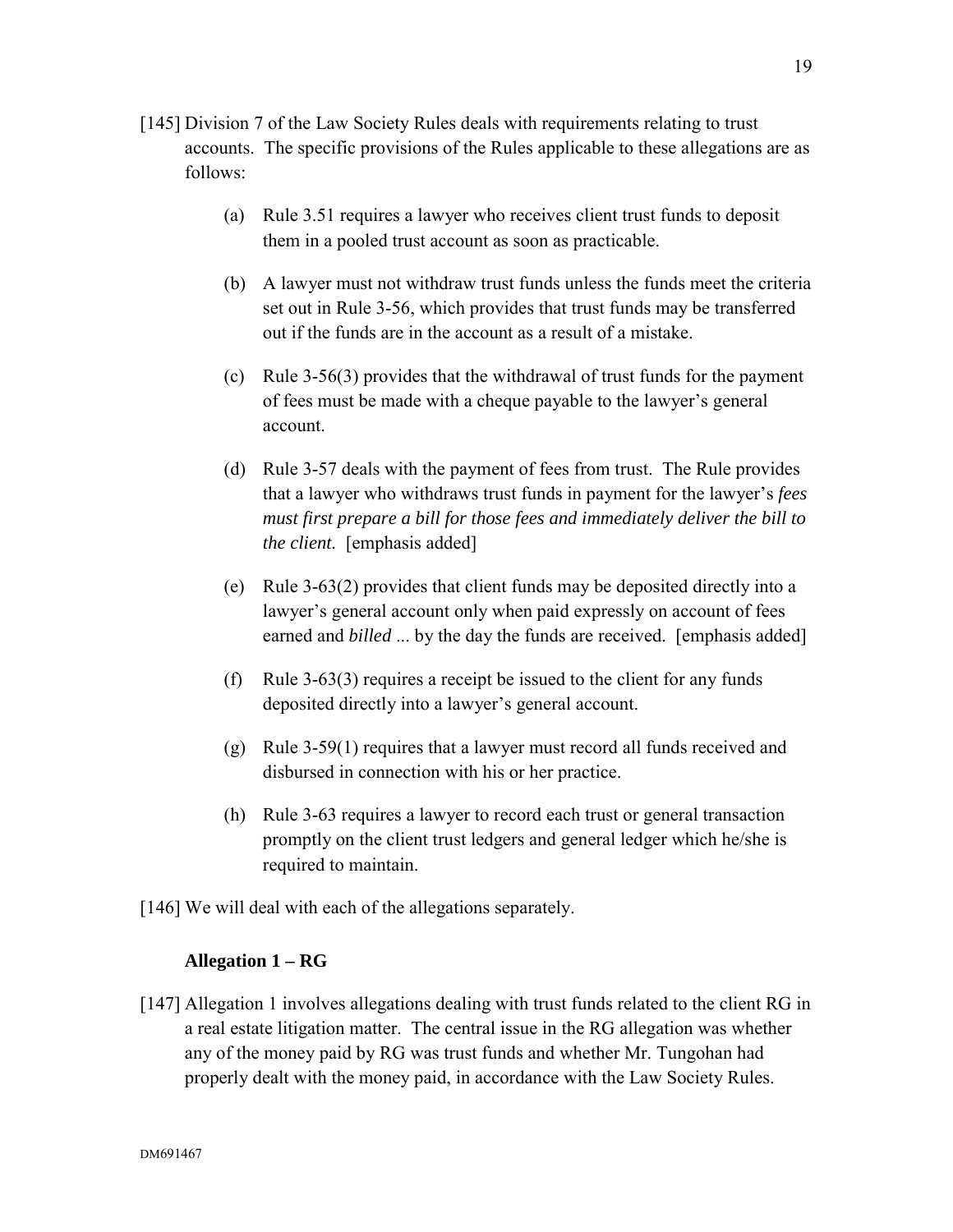- [148] The Respondent's position is that the funds received from RG were not trust funds but payments for legal services rendered. The difficulty with the Respondent's position is that the Respondent never issued a bill or invoice to RG, and therefore, pursuant to the Rules cited above, was not permitted to withdraw the funds from the trust account.
- [149] Mr. Tungohan had taken the position that he had properly billed RG. That issue was considered and dealt with by Registrar Sainty in *Tungohan v. RG* wherein Registrar Sainty found that the October 14, 2009 "bill" was not a bill within the meaning of the *Legal Profession Act*. Registrar Sainty also found that the total amount paid by RG to Mr. Tungohan was \$19,250, which included \$250 cash for filing fees.
- [150] During the hearing and in the Respondent's submissions, he continues to take the position that the amounts paid by RG were not trust funds but payments for legal services rendered and that, thus, he was justified in depositing that payment into his general account. Mr. Tungohan does not appear to comprehend that he cannot deposit payments from clients into his general account unless and until he has rendered a proper bill to his client and that he must properly record the transaction.
- [151] This Panel finds that Mr. Tungohan failed to properly deal with his client's money, failed to deposit funds paid to him on account properly into his trust account and failed to properly record the transactions accurately, if at all, in his trust and general ledger accounts.
- [152] The matter that is of most concern to this Panel is that, throughout the protracted hearing on this issue, the Respondent appeared to fail to comprehend his obligations under Division 7 of the Rules, and particularly, failed to understand that he could not take client funds without properly billing the client, even when he had rendered the services in question.

## **Allegation 3 – withdrawing funds prior to delivering a bill on 17 occasions**

[153] The Law Society alleges that the Respondent withdrew client funds from his pooled trust account on 17 occasions prior to rendering a legal bill. Again, there is no allegation that the Respondent did not provide the legal services at issue or that the amount was not warranted. The Respondent's position was that the monies were deposited in trust by mistake or were properly deposited into his general or personal account. They were monies paid for services rendered and could therefore be deposited directly into his general or personal account.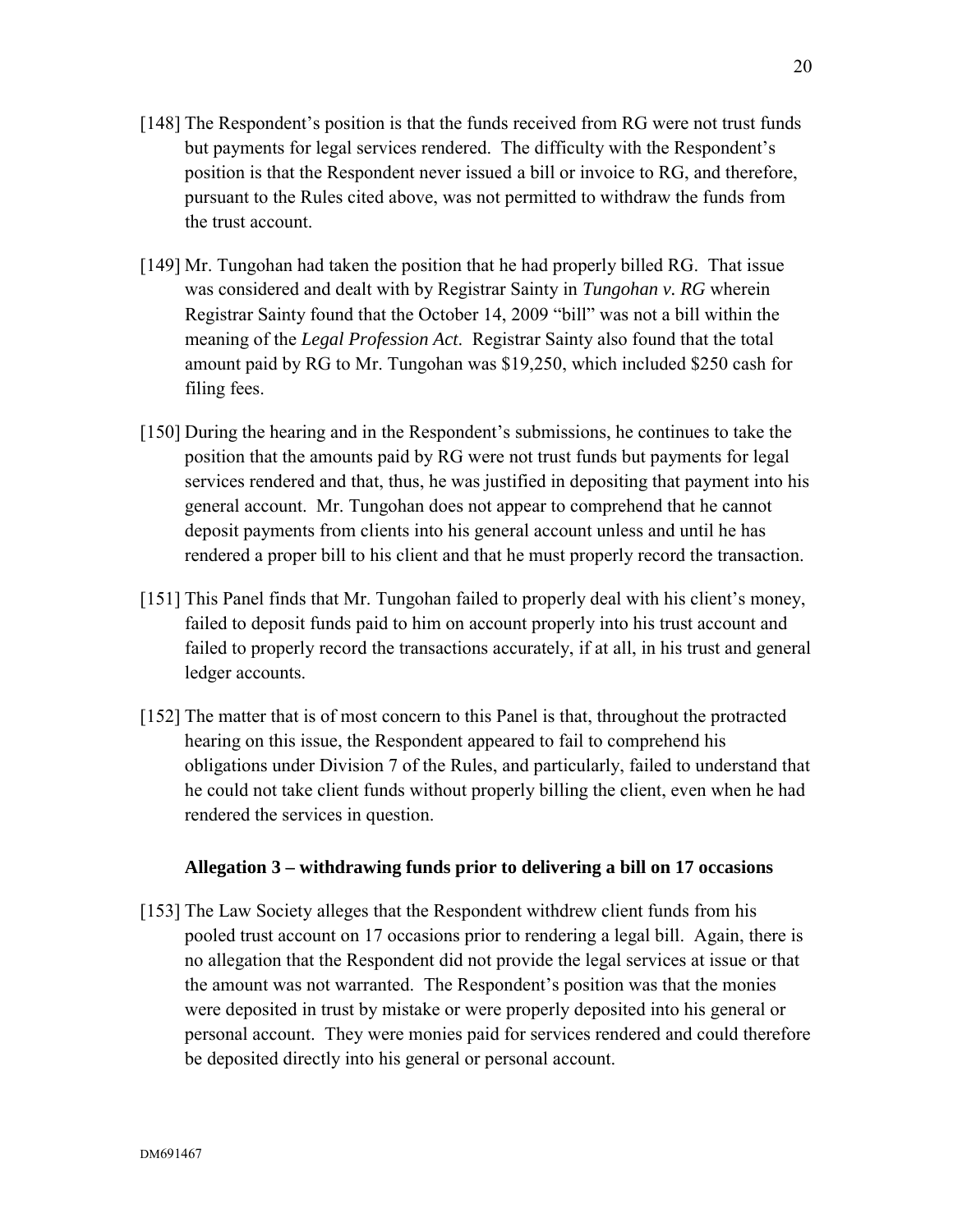- [154] The Respondent provided evidence of retainer agreements entered into with many of the clients whose funds are the subject of these allegations. Some of the copies of the retainer agreements are unsigned since the Respondent is unable to locate signed copies of those retainer agreements.
- [155] All the retainer agreements are substantially the same and are based on a standard form agreement provided on the Law Society website. The agreements provide as follows with respect to fees:

Based on our consideration of the materials and information you have provided to us … we estimate that our fee for filing the application for judicial review excluding disbursements will be: which shall be payable as follows:

(a. \_\_\_\_\_\_\_\_\_\_\_\_\_ upon the signing of this Agreement representing legal services for the study of the files, preparation of legal opinion and determination of the propriety of judicial review.

 $(b.$   $upon ...$ 

[156] The retainer agreement also included the following discussion of a retainer:

7. Retainer

Before we begin work on your behalf, we require a retainer in the amount of \$ The retainer will be placed in our trust account and will serve as a source of payment for all or part of our account or accounts when rendered. You will be asked to replenish the retainer from time to time. Any unused portion will be returned to you upon the completion or termination of our services.

- [157] The Respondent takes the position that he and the clients had agreed that the fees were received as payment for services rendered and not as trust funds. His view is that the retainer agreements were receipts evidencing payment for services rendered.
- [158] This Panel is of the view that, although there is some ambiguity in the language of the retainer agreements, those agreements were indeed retainer agreements. As such, the purpose of the agreement was to set out the services to be rendered and the amounts to be paid for those services. The retainer agreements were not receipts for payments for services already rendered.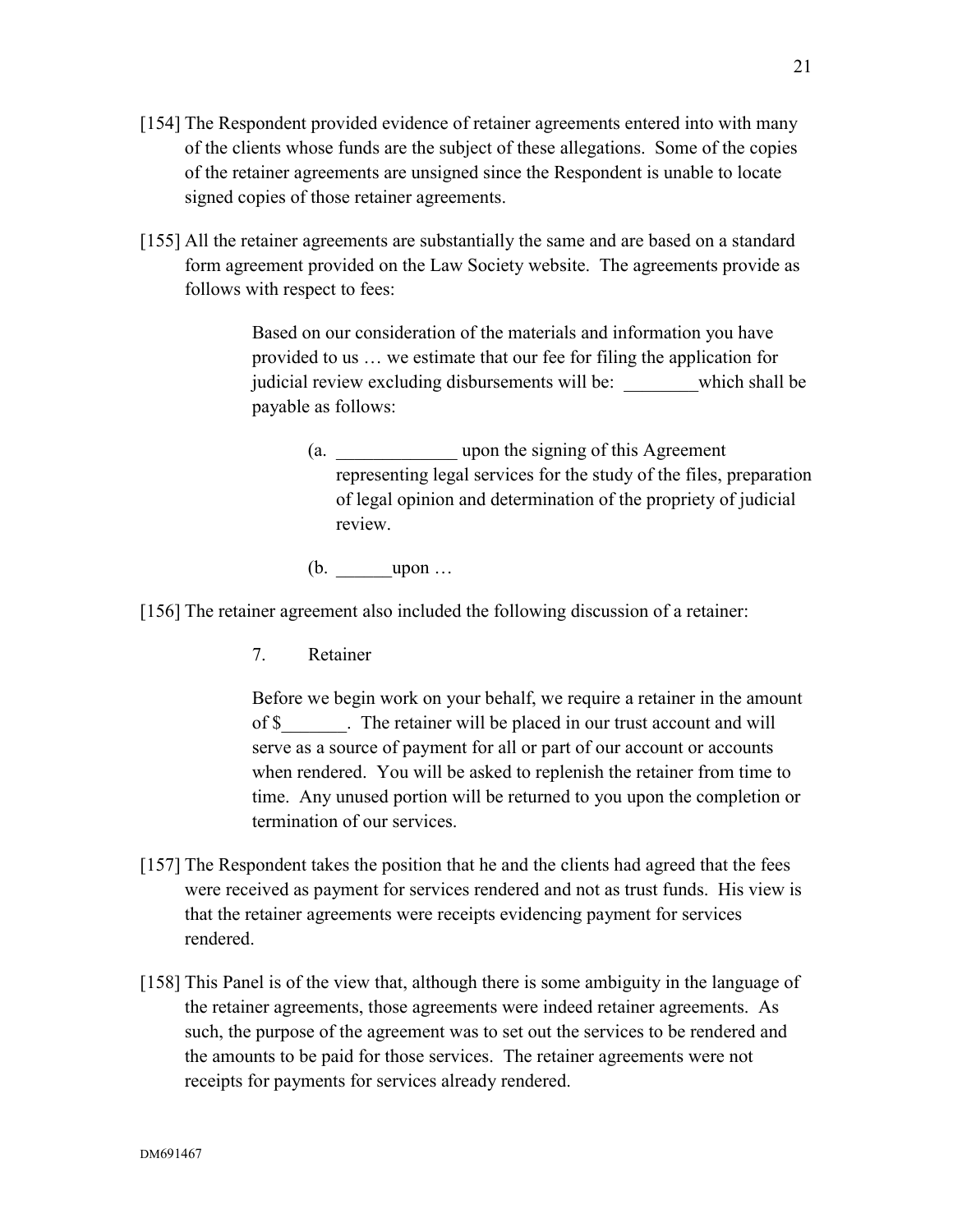- [159] As a result, the Respondent was under an obligation to deposit those funds into trust. Those funds should have been deposited into trust and, contrary to the Respondent's position, were not deposited into trust by mistake.
- [160] The Respondent rendered services to the clients. However, the Respondent failed to provide any evidence that he billed the clients prior to withdrawing the funds from the trust account.
- [161] There were clients with whom the Respondent did not enter into a retainer agreement. It is clear in those instances that the Respondent deposited money appropriately into his trust account. He withdrew money once he had rendered services to the client, but failed to render any bill.
- [162] This Panel finds that the Respondent did breach Law Society Rule 3-56 and Rule 3- 57(2) on all of the 17 occasions alleged.

## **Allegation 4**

[163] This Panel further finds that, between December 1, 2009 and December 31, 2010, the Respondent failed to maintain books, accounts and records in accordance with Division 7 of Part 3 of the Law Society Rules.

#### **Allegation 5**

[164] This Panel further finds that, between December 1, 2009 and December 31, 2010, the Respondent made payments from his trust account when the trust accounts were not current, contrary to Rule 3-56(1.2) of the Law Society Rules.

## **DETERMINATION OF PROFESSIONAL MISCONDUCT**

- [165] The Panel must determine whether the Respondent's conduct constitutes professional misconduct. The fact that the Panel has determined that the Respondent breached the Law Society Rules does not necessarily mean what he did constitutes professional misconduct.
- [166] This Panel must take into account a number of factors, including "the gravity of the misconduct, its duration, the number of breaches, the presence or absence of *mala fides*, and the harm caused by the Respondent's conduct." (*Law Society of BC v. Lyons*, 2008 LSBC 09)
- [167] This Panel relies on the case of *Law Society of BC v. Martin*, 2005 LSBC 16, in which the hearing panel referred to the test as "whether the facts as made out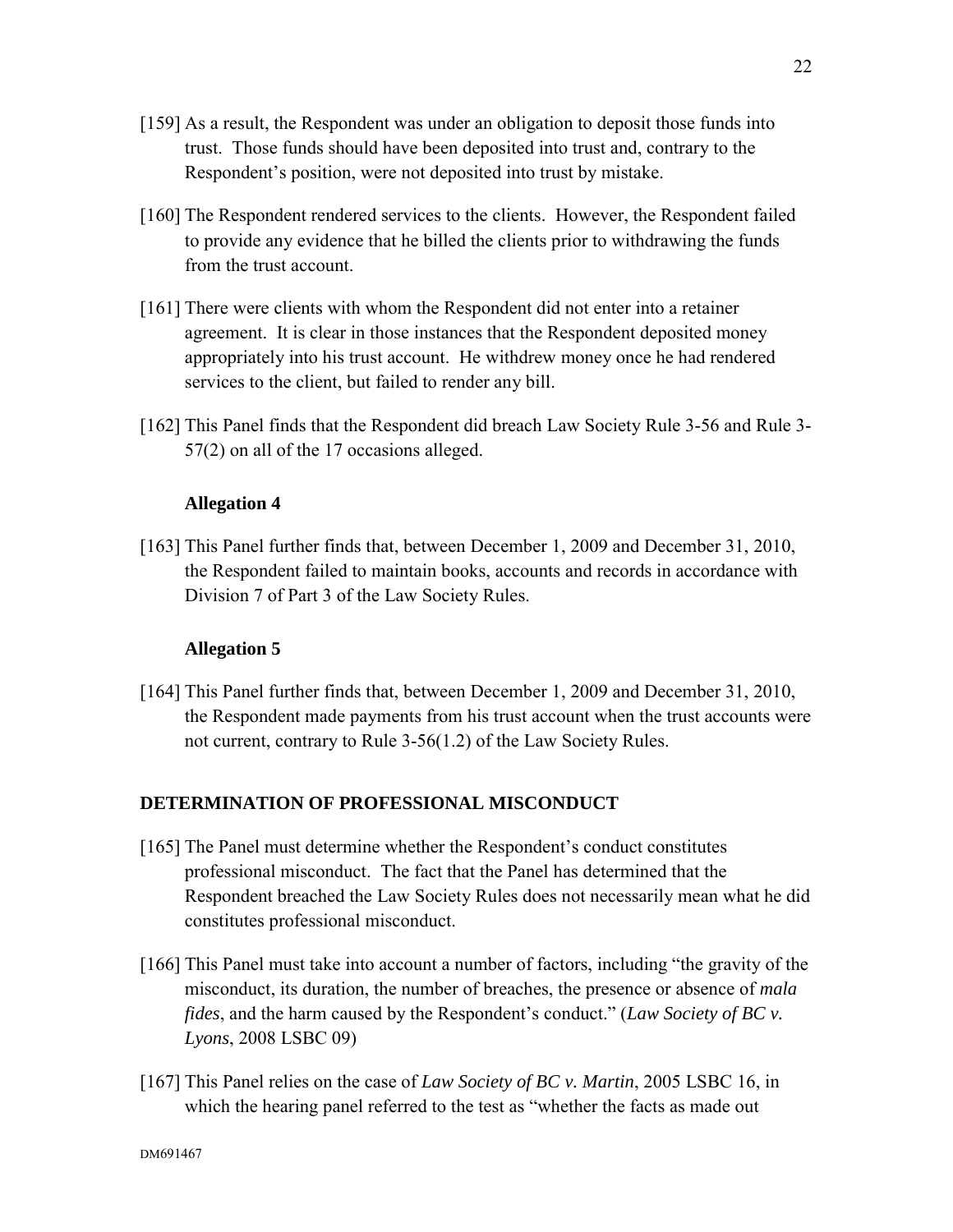disclose *a marked departure* from that conduct the Law Society expects of its members …" (*emphasis added*).

## **Allegation 2 – failure to report**

- [168] The Panel is mindful of the fact that the requirement to report unsatisfied monetary judgments is an important rule and "an essential component in the financial requirement set out in Part 3, Division 6 of the Rules of the Law Society …" (*Law Society of BC v. Lessing*, 2012 LSBC 19.
- [169] The Panel also takes into account the fact that there is only a single instance of failure.
- [170] However, the Panel is concerned that Mr. Tungohan knew of the requirement and the fact that the filing of an appeal did not affect the requirement. Notwithstanding that, he chose to wilfully ignore the Rule and has provided no explanation at any time as to why that was so. He appears to take the position that, since the matter was later settled and he paid the settlement amount, the failure to adhere to the Rule is not relevant. This is a flagrant disregard for the Rules and troubles the Panel.
- [171] This Panel therefore finds that Mr. Tungohan's failure to report as required pursuant to Rule 3-44 is a marked departure from the conduct expected of lawyers and, therefore, constitutes professional misconduct.

### **Allegations 1, 3, 4 and 5**

- [172] All of the remaining allegations relate to either the handling of client funds or the maintenance of appropriate books, accounts and records of client funds.
- [173] The Respondent began his own private practice in December of 2009 and clearly was not fully cognizant of all his obligations under the Rules with respect to the recording of monies in trust and in his general account. It was not until the summer of 2010 that the Respondent hired an accountant to assist in setting up his entire accounting system. The Respondent made mistakes in how he handled the billing of clients and how he handled money in his trust account and his general account. He was of the view that, once he had provided the services, he could withdraw money from his trust account. He failed to provide the clients with a bill for the services rendered.
- [174] Of concern to the Panel is the fact that, during the course of the entire five-day hearing, the Respondent was staunchly of the view that his actions were not contrary to the Rules.